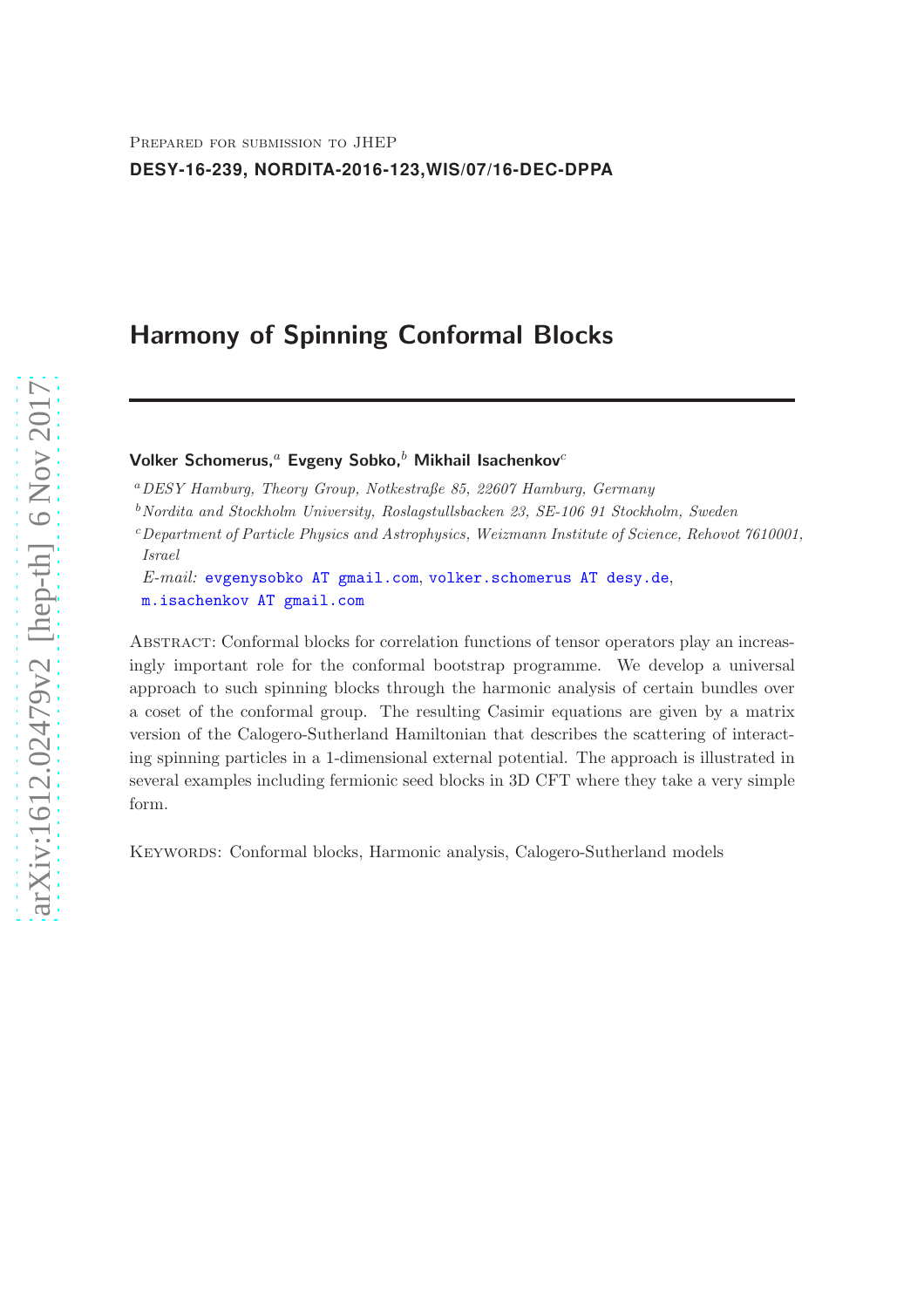# Contents

|                | 1 Introduction                                   | 1                       |
|----------------|--------------------------------------------------|-------------------------|
| $2^{\circ}$    | Conformal blocks and Tensor Structures           | $\overline{\mathbf{4}}$ |
| 3 <sup>1</sup> | Harmonic Analysis Approach to Conformal Blocks   | $\bf{6}$                |
| $\overline{4}$ | Harmonic Analysis and Calogero-Sutherland Models | 9                       |
|                | 4.1 Cartan decomposition of the conformal group  | 10                      |
|                | The Laplacian on the Cartan subgroup<br>4.2      | 11                      |
| $5^{\circ}$    | Example: Seed conformal blocks in 3D             | 14                      |
|                | 5.1 3D scalar blocks                             | 15                      |
|                | 5.2 3D fermionic seed block                      | 15                      |
| 6              | Discussion, Outlook and Conclusions              | 17                      |
|                | A Comparing with 3D fermionic blocks from [21]   | 19                      |

## <span id="page-1-0"></span>1 Introduction

The conformal bootstrap programme, which was originally formulated in the  $[1-3]$ , has raised hopes for a new non-perturbative construction of conformal field theories in any dimension, even of theories for which an action cannot be written down or a microscopic (UV) description is not known. The programme rests on a careful separation of kinematical and dynamical data in correlation functions, i.e. on the split into the kinematical conformal blocks and the dynamical coefficients of the operator product expansion. The latter are severely constrained by the so-called crossing symmetry equations, an infinite set of coupled equations for the operator product coefficients with kinematically determined coefficients. Over the last few years, numerical studies of these crossing symmetry equations have given access to critical exponents and operator product coefficients with enormous precision [\[4](#page-21-2)[–8\]](#page-21-3).

While initial work has focused on correlation functions involving one or two scalars, tensor fields are only now beginning to receive some attention in the bootstrap programme. The most important tensor field is clearly the stress tensor which, by definition, exists in any conformal field theory. If the conformal blocks for tensor fields were under good control one could explore the space of conformal field theories without assumptions on the scalar subsector. The study of such spinning conformal blocks was initiated in  $[9, 10]$  $[9, 10]$  $[9, 10]$ . A fairly generic approach was proposed in [\[11\]](#page-21-6), based on the so-called shadow formalism of Ferrara et al. [\[12](#page-21-7)[–15](#page-21-8)], see also [\[16](#page-21-9), [17](#page-22-1)] for more recent work and further references. This leads to expressions in which conformal blocks are simply sewn together from 3-point functions. In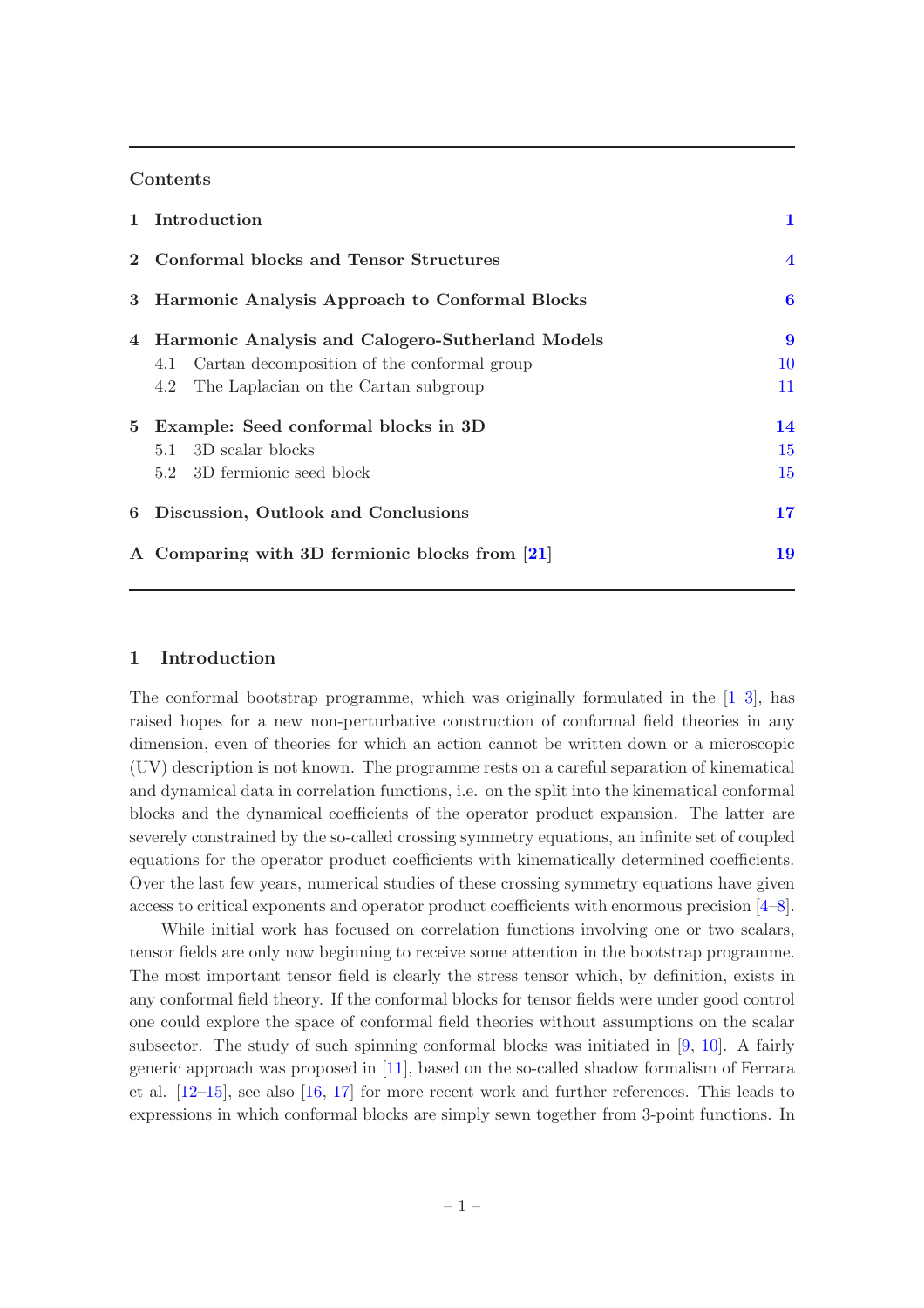the bootstrap programme, such formulas are difficult to work with, partly because they involve a the large number of integrations. On the other hand, recent work [\[18](#page-22-2)] clearly shows that explicit constructions of spinning blocks in higher dimensional conformal field theories in terms of known special functions are possible. The main motivation for our work is to pave the way for systematic extensions of such efficient formulas.

In order to achieve this, we generalize an interesting interpretation of conformal blocks as wave functions of an interacting 2-particle Schrödinger problem with Calogero-Sutherland potential that was recently uncovered in [\[19\]](#page-22-3). More precisely, it was shown that the Casimir equations for scalar conformal blocks [\[20](#page-22-4)] are equivalent to the eigenvalue equations for a hyperbolic Calogero-Sutherland Hamiltonian. The integrability of this Hamiltonian has been argued to provide a new avenue to scalar conformal blocks. Only very few Casimir equations for spinning blocks have been worked out in the literature, see however [\[18](#page-22-2), [21\]](#page-22-0). Here we propose an independent approach that allows us to construct an appropriate Calogero-Sutherland model for any choice of external operators with spin. In comparison to the case of scalar blocks, the potentials become matrix valued and describe the motion of two interacting particles with spin in a 1-dimensional (spin-dependent) external potential. The associated Schrödinger problems are equivalent to the Casimir equations for spinning blocks.

Let us describe the main results and plan of this paper. Throughout the next two sections we shall set up a model for spinning conformal blocks in any dimension where the 4-point blocks are represented as sections in a certain vector bundle over the following double coset of the conformal group  $G = SO(1, d + 1)$ 

$$
C = SO(1, d+1) / \langle SO(1,1) \times SO(d) \rangle .
$$

The denominator consists of dilations and rotations and we divide by both its right and its left action on the conformal group. As we shall argue in section 4, this coset space is 2-dimensional and parameterizes the conformally invariant cross ratios. Let us notice that, once we have divided by the right action, the left action of  $SO(1,1)\times SO(d)$  in the quotient is stabilized by a subgroup  $SO(d-2) \subset SO(d)$  of the rotation group.

Given four tensor fields that transform in representations with highest weight  $\mu_i$ ,  $i =$  $1, \ldots, 4$  of the rotation group  $SO(d)$ , the fibers of the relevant bundles over the double coset  $\mathcal C$  are given by

$$
T = \left(V_{\mu_1} \otimes V_{\mu'_2} \otimes V_{\mu_3} \otimes V_{\mu'_4}\right)^{\text{SO}(d-2)}
$$

.

Here,  $V_{\mu}$  denotes the carrier space of the representation  $\mu$  of the rotation group.<sup>[1](#page-2-0)</sup> Also we used the prime symbol for the representation  $\mu'(r) = \mu(wrw)$  that is twisted by conjugation with the nontrivial element  $w$  of restricted Weyl group. The latter is given by the quotient  $R'/R$  where  $R'$  is a normaliser of the dilation subgroup D within the maximal compact subgroup  $SO(d + 1)$  and it consists of two elements  $\{1, w\}$ . Representation space  $V_{\mu'}$ coincides with  $V_{\mu}$  and we add prime symbol in order to stress that we consider this vector

<span id="page-2-0"></span><sup>1</sup>Strikly speaking, the fibers also carry an action of dilations that is determined by the values of the external conformal weights. We will specify this later.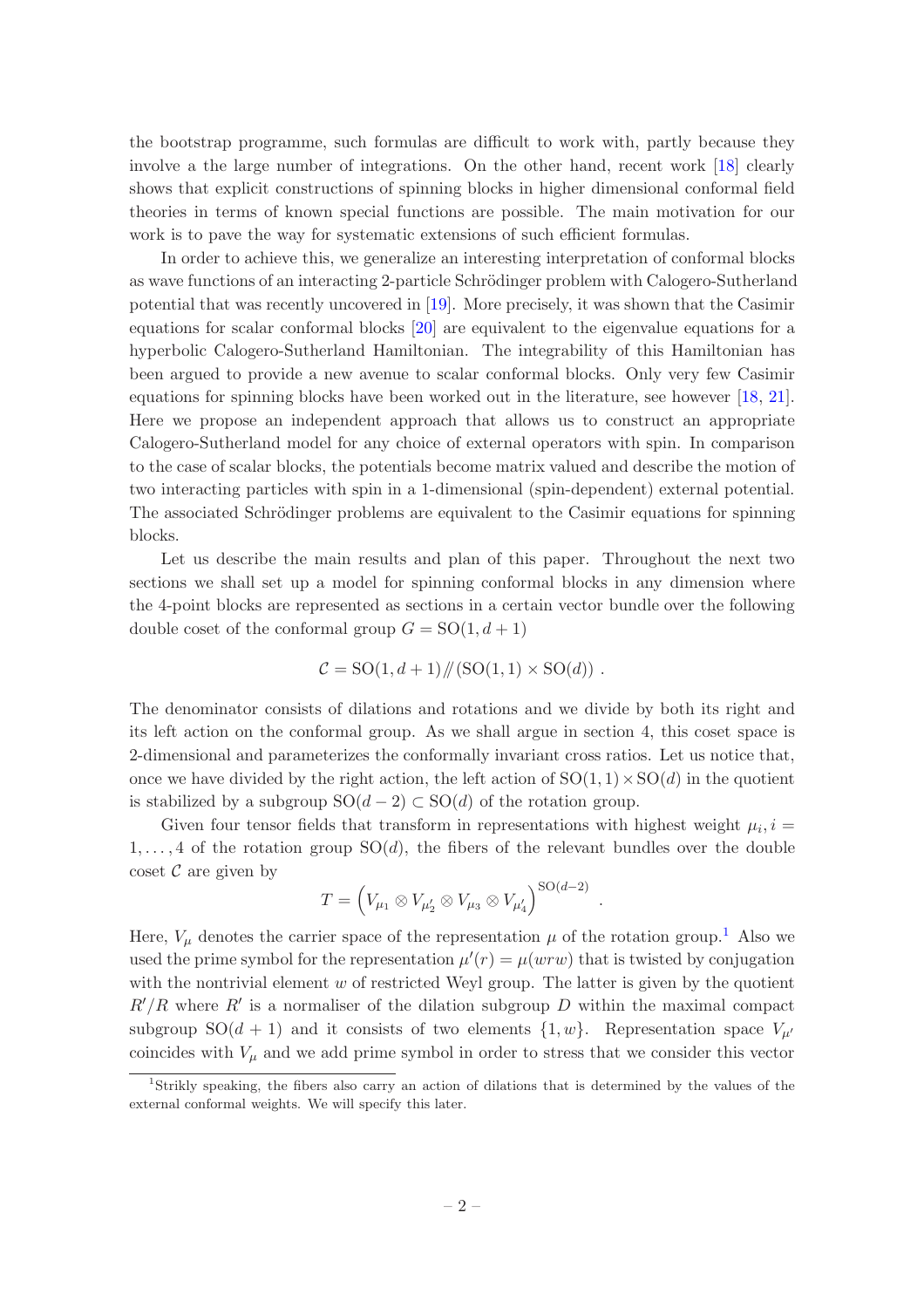space as carrier of the representation  $\mu'$ . We consider the tensor product inside the brackets as a representation of the subgroup  $SO(d-2) \subset SO(d)$  and select the subspace of  $SO(d-2)$ invariants. As we shall argue in section 2 and 3, elements of the resulting vector space should be considered as 4-point tensor structures. We stress that the global structure of the relevant vector bundles also depends on the choice of conformal weights. As described in section 3, the bundle can be realised as a space of equivariant functions over  $G$  which defined by their restriction to C.

Once the model of conformal blocks is set up, we derive the relevant Casimir equations for spinning blocks from the Laplacian on the conformal group  $SO(1, d + 1)$  in section 4. Following the logic of Hamiltonian reduction described in [\[22](#page-22-5), [23](#page-22-6)], we argue that these equations can be brought into a matrix Schrödinger problem for two interacting particles with spin that are moving in a 1-dimensional external potential. In the case of non-trivial fermionic seed blocks in 3-dimensional conformal field theory, the relevant Hamiltonian is worked out explicitly, see section 5. It is associated with a 4-point correlation function of two scalars and two spin-1/[2](#page-3-0) fermions<sup>2</sup>, i.e. two of the  $Spin(3) = SU(2)$  representations  $\mu$  are 1-dimensional while the other two are 2-dimensional. The fiber T of our bundle is 4-dimensional and the Hamiltonian has block-diagonal form  $H = \text{diag}\{-2\mathcal{M}_1, -2\mathcal{M}_2\}$ with the following entries

$$
\mathcal{M}_1 = \begin{pmatrix} H_{CS}^{(a,b,1)} + \frac{5}{4} & 0\\ 0 & H_{CS}^{(a,b,1)} + \frac{5}{4} \end{pmatrix} +
$$
(1.1)

$$
\begin{pmatrix}\n\frac{-1}{16} \left( \frac{1}{\cosh^2 \frac{x}{2}} + \frac{1}{\cosh^2 \frac{y}{2}} - \frac{2}{\sinh^2 \frac{x-y}{4}} - \frac{2}{\sinh^2 \frac{x+y}{4}} \right) & \frac{a+b}{4} \left( \frac{1}{\cosh^2 \frac{x}{2}} - \frac{1}{\cosh^2 \frac{y}{2}} \right) \\
\frac{a+b}{4} \left( \frac{1}{\cosh^2 \frac{x}{2}} - \frac{1}{\cosh^2 \frac{y}{2}} \right) & \frac{-1}{16} \left( \frac{1}{\cosh^2 \frac{x}{2}} + \frac{1}{\cosh^2 \frac{y}{2}} + \frac{2}{\cosh^2 \frac{x-y}{4}} + \frac{2}{\cosh^2 \frac{x+y}{4}} \right)\n\end{pmatrix}
$$
\n
$$
(H_{\alpha}^{(a,b,1)} + \frac{5}{2} = 0)
$$

$$
\mathcal{M}_2 = \begin{pmatrix} H_{CS}^{(a,b,1)} + \frac{5}{4} & 0\\ 0 & H_{CS}^{(a,b,1)} + \frac{5}{4} \end{pmatrix} +
$$
\n
$$
\frac{2}{2\pi I_{CS}^2} - \frac{2}{2\pi I_{CS}^2} \qquad (1.2)
$$

$$
\left(\begin{matrix}\frac{1}{16}(\frac{1}{\sinh^2 \frac{x}{2}}+\frac{1}{\sinh^2 \frac{y}{2}}+\frac{2}{\sinh^2 \frac{x+y}{4}}-\frac{2}{\cosh^2 \frac{x-y}{4}}) & \frac{b-a}{4}(\frac{1}{\sinh^2 \frac{x}{2}}-\frac{1}{\sinh^2 \frac{y}{2}}) \\ \frac{b-a}{4}(\frac{1}{\sinh^2 \frac{x}{2}}-\frac{1}{\sinh^2 \frac{y}{2}}) & \frac{1}{16}(\frac{1}{\sinh^2 \frac{x}{2}}+\frac{1}{\sinh^2 \frac{y}{2}}+\frac{2}{\sinh^2 \frac{x-y}{4}}-\frac{2}{\cosh^2 \frac{x+y}{4}}) \end{matrix}\right)
$$

where  $H_{CS}^{(a,b,1)}$  is a Calogero-Sutherland Hamiltonian of  $BC_2$  type, see eq. [\(4.11\)](#page-14-1). In the appendix A we map this Hamiltonian to the set of Casimir equations for 3D fermionic seed blocks that were worked out in [\[21](#page-22-0)]. Our matrix Hamiltonian describes the two spin-1/2 particles in a 1-dimensional external potential with an infinite wall at  $x = 0, y = 0$ . The interaction of the particles with the wall depends on the spin and it can induce spin flips, i.e. involves off-diagional terms, if the parameters  $a \neq 0$  or  $b \neq 0$ . In addition, the particles possess a spin-dependent interaction. The latter is purely diagonal.

The paper finally concludes with a list of open questions and further directions. Among them are the analysis of Casimir equations in dimension  $d \geq 4$ , the study of boundary and defect blocks as well as spinning blocks for non-BPS operators in superconformal field

<span id="page-3-0"></span><sup>&</sup>lt;sup>2</sup>Strictly speaking, spin-1/2 fermions are in a representation of the universal covering group  $Spin(3)$  $SU(2)$  of the rotation group  $R = SO(3)$ . Throughout most of this text we shall not distinguish between  $Spin(d)$  and  $SO(d)$ .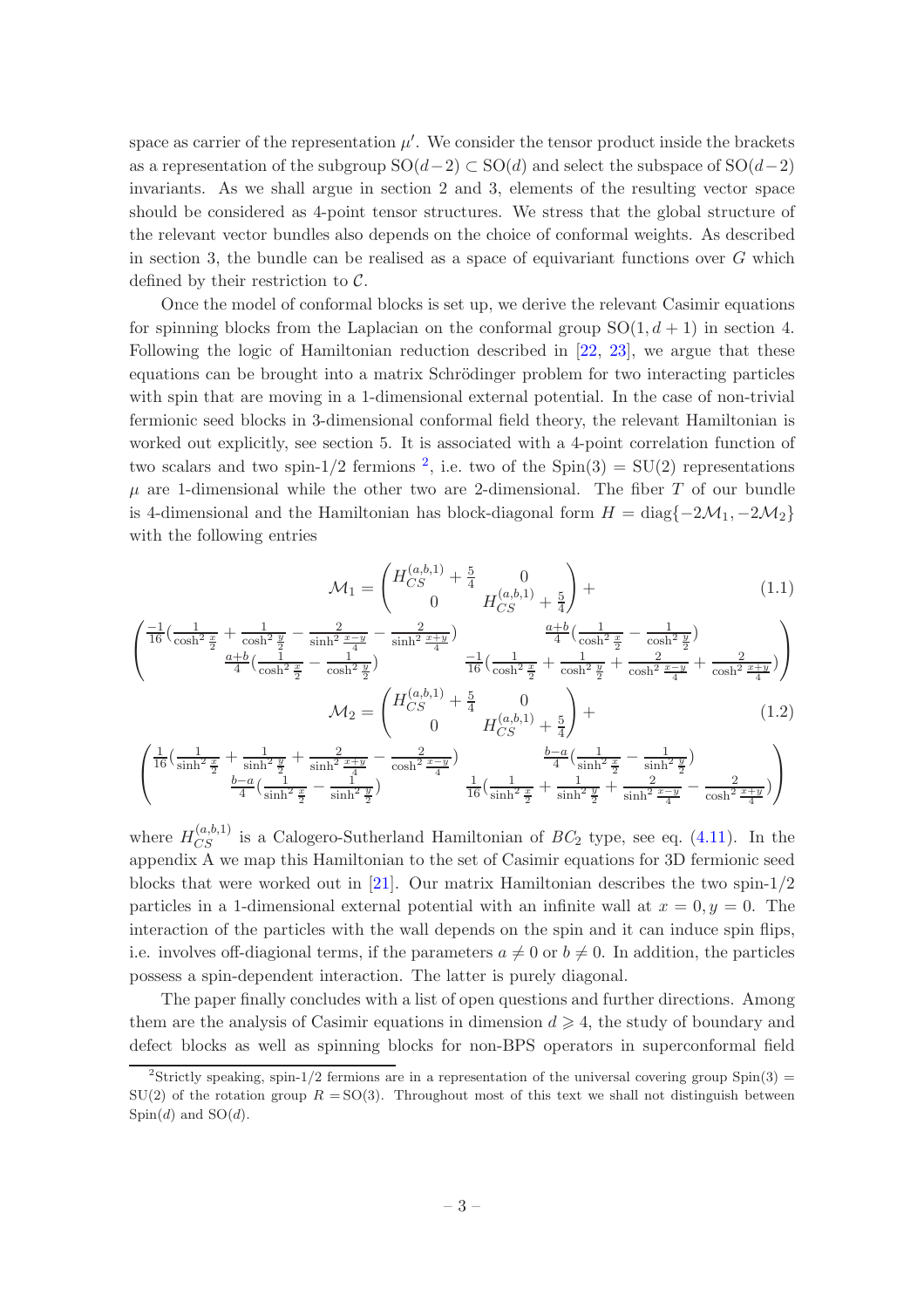theories. Integrability and solutions of the Casimir equations are briefly commented on while details are left for future research.

## <span id="page-4-0"></span>2 Conformal blocks and Tensor Structures

In this section we shall review the basic model of spinning conformal blocks in the context of 4-point correlation functions on  $\mathbb{R}^d$ . We will work in Euclidian d-dimensional space so that the conformal group is  $G = SO(1, d + 1)$ . Primary fields of a conformal field theory sit in representations  $\chi_{\pi}$  of G that are induced from a representation  $\pi$  of the subgroup  $K = SO(1, 1) \times SO(d) \subset G$ . Here, the factor  $D = SO(1, 1)$  is generated by dilations while  $R = SO(d)$  consists of all rotations r of the d-dimensional Euclidean plane. The choice of  $\pi$  encodes the conformal weight  $\Delta$  and the highest weight  $\mu$  of the rotation group SO(d). We shall use  $\pi = \pi^{\Delta}_{\mu}$  to display the dependence on  $\Delta$  and  $\mu$ . From time to time we will also write  $\pi = (\Delta, \mu)$ .

It is well known that the correlation functions of two primary operators are uniquely fixed (up to normalization) by conformal symmetry to take the following form

$$
\langle \mathcal{O}_i(x_1)\mathcal{O}_j^\dagger(x_2)\rangle = \frac{\delta_{ij}t_{ij}}{|x_{12}|^{2\Delta_i}}\tag{2.1}
$$

where  $t$  is a unique tensor structure. As an example consider correlation function of two primary operators  $\mathcal{O}^{\nu_1...\nu_l}$  which transforms as symmetric traceless tensors under the action of the rotation group  $R = SO(d)$ . It is customary to contract the indices of such fields with the indices of a lightlike vector  $\zeta_{\nu}$ , i.e. to introduce

<span id="page-4-1"></span>
$$
\mathcal{O}(x;\zeta) \equiv \mathcal{O}^{\nu_1 \cdots \nu_l}(x) \, \zeta_{\nu_1} \cdots \zeta_{\nu_l} \; .
$$

The corresponding 2-point functions can be written as

$$
\langle \mathcal{O}(x_1, \zeta_1) \mathcal{O}(x_2, \zeta_2)^\dagger \rangle = \frac{1}{|x_{12}|^{2\Delta}} (\zeta_{1,\nu} I^{\nu\eta} \zeta_{2,\eta})^l
$$
(2.2)

where  $I^{\nu\eta} = g^{\nu\eta} - 2x_{12}^{\nu}x_{12}^{\eta}/|x_{12}|^2$ . Correlation function of three primary operators corresponding to representations  $(\Delta_1, \mu_1), (\Delta_2, \mu_2)$  and  $(\Delta_3, \mu_3)$  can be written as a sum over conformally invariant tensor structures  $t^{\alpha}$ 

$$
\langle \mathcal{O}_1(x_1)\mathcal{O}_2(x_2)\mathcal{O}_3(x_3)\rangle = \frac{\sum_{\alpha=1}^{N_3} \lambda_{123}^{\alpha} t_{123}^{\alpha}}{|x_{12}|^{\Delta_{12,3}} |x_{23}|^{\Delta_{23,1}} |x_{13}|^{\Delta_{13,2}}},\tag{2.3}
$$

where  $\Delta_{12,3} = \Delta_1 + \Delta_2 - \Delta_3$  etc. and  $N_3 = N_3(\mu_1, \mu_2, \mu_3)$  denotes the number of tensor structures  $t^{\alpha}$  that can appear. Finally,  $\lambda_{123}^{\alpha}$  are the structure constants that are not determined by conformal symmetry and carry dynamical information. Note that we have suppressed all tensor indices in eq. [\(2.3\)](#page-4-1). In case two of the fields, let's say  $\mathcal{O}_1$  and  $\mathcal{O}_2$  are scalar and the field  $\mathcal{O}_3$  is a symmetric traceless tensor of spin l, there is a unique tensor structure, i.e.  $N_3 = 1$ , and the correlator reads

$$
\langle \mathcal{O}_1(x_1)\mathcal{O}_2(x_2)\mathcal{O}_3(x_3,\zeta)\rangle = \frac{\lambda_{123}^{\alpha} Z^l}{|x_{12}|^{\Delta_{12}} |x_{23}|^{\Delta_{23}} |x_{13}|^{\Delta_{13}}},\tag{2.4}
$$

$$
Z = \frac{|x_{23}||x_{13}|}{|x_{12}|} \left(\frac{x_{13}^{\mu}}{x_{13}^2} - \frac{x_{23}^{\mu}}{x_{23}^2}\right) \zeta_{\mu} . \tag{2.5}
$$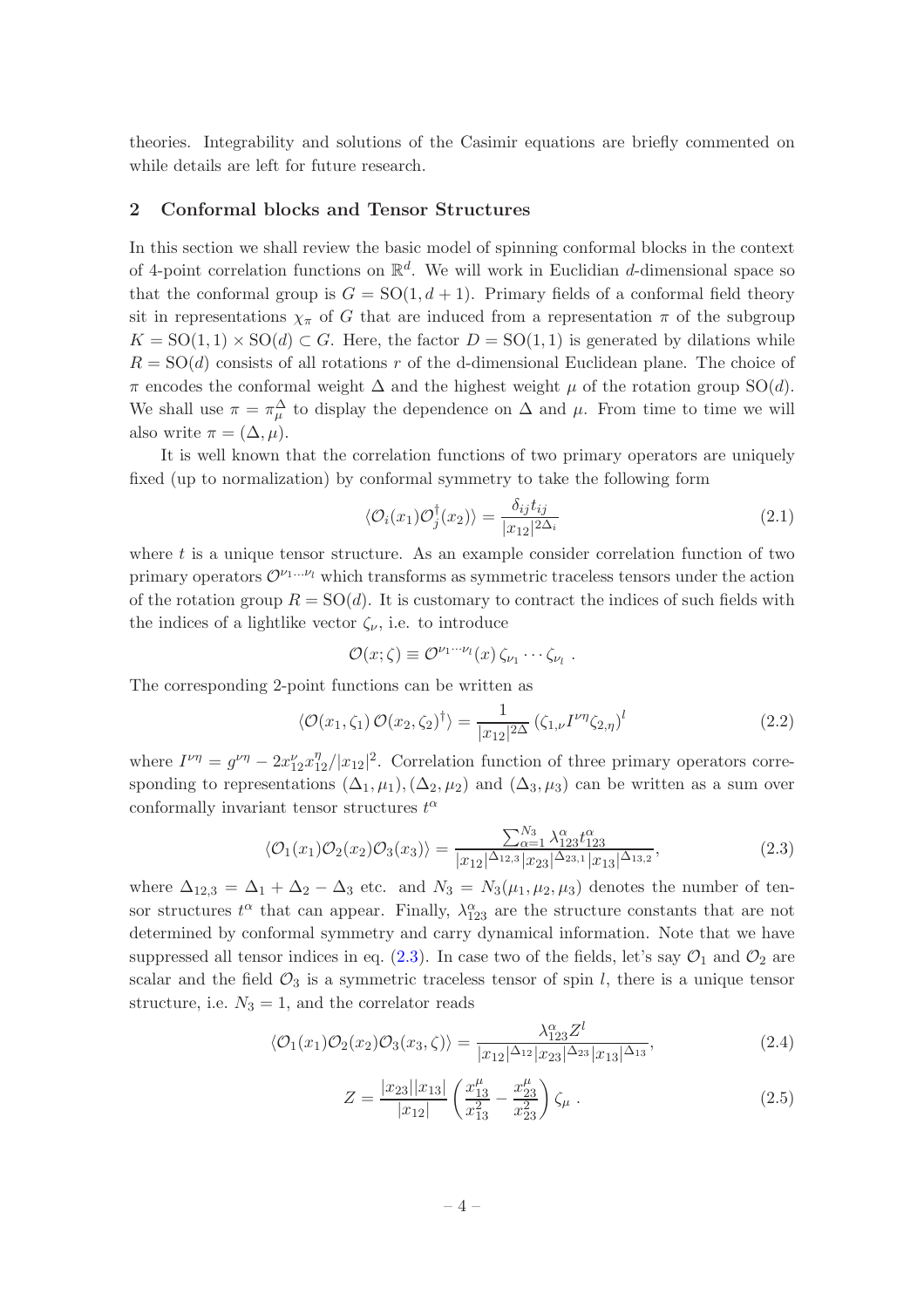In more general cases, the number  $N_3$  of tensor structures can be computed in terms of the representation theory of the rotation group [\[24,](#page-22-7) [25](#page-22-8)]

<span id="page-5-0"></span>
$$
N_3(\mu_1, \mu_2, \mu_3) = \sum_{\mu} N^{\mu}_{\mu_1, \mu'_2} n_{\mu}(\mu_3) , \qquad (2.6)
$$

where the sum runs over irreducible representations  $\mu$  of the rotation group and  $N^{\mu}_{\mu_1,\mu'_2}$ denotes the Clebsch-Gordon multiplicities for the decomposition of the tensor product of  $\mu_1$  and  $\mu'_2$ . The number  $n_\mu$  denotes the number of SO(d−1)⊂ SO(d) invariant linear maps from  $V_{\mu}$  to  $V_{\bar{3}}$  i.e.

<span id="page-5-1"></span>
$$
n_{\mu}(\mu_3) = \dim \left( \text{Hom}_{\text{SO}(d-1)}(V_{\mu}, V_{\bar{3}}) \right) \tag{2.7}
$$

Here  $V_{\mu}$  and  $V_{\bar{3}}$  are the carrier spaces of the representations  $\mu$  and  $\bar{\mu}_3$ , respectively. The subscript indicates that we consider only  $SO(d-1)$  invariant maps. Let us note that the number  $N_3$  of 3-point tensor structures  $t_{123}$  also counts the number of different tensor structures appearing in the operator product expansion of the first two fields  $\mathcal{O}_1$  and  $\mathcal{O}_2$  into the third  $\mathcal{O}_3^{\mathsf{T}}$ . From our description it is clear that we can construct the tensor structures in operator products as  $t_{123} = \sum_{\mu} I_{\mu\bar{\mu}_3} C_{12'\mu}$ . Here,  $C_{12'\mu}$  is a SO(*d*) Clebsch-Gordon map from the tensor product  $\mu_1 \otimes \mu'_2$  into the SO(d) representations  $\mu$ . The maps  $I_{\mu\bar{\mu}_3}$ , on the other hand, are  $SO(d-1)$  intertwiners between the representations  $\mu$  and  $\bar{\mu}_3$  where both are restricted to representations of the subgroup  $SO(d-1) \subset SO(d)$ .

Even though formula  $(2.6)$  seems to break the symmetry between 1, 2, 3, the number it computes is actually completely symmetric. In fact, inserting eq. [\(2.7\)](#page-5-1) into eq. [\(2.6\)](#page-5-0) we obtain

<span id="page-5-2"></span>
$$
N_3(\mu_1, \mu_2, \mu_3) = \dim \left( \text{Hom}_{\text{SO}(d-1)}(V_1 \otimes V_2, V_3) \right) = \dim (V_1 \otimes V_2 \otimes V_3)^{\text{SO}(d-1)} \quad . \tag{2.8}
$$

The relevance of the subgroup  $SO(d-1) \subset SO(d)$  is not too difficult to understand. Recall that we can use conformal transformations to move three points in  $\mathbb{R}^d$  to the origin, the point  $e_1 = (1, 0, \ldots, 0)$  and the point at infinity. Since all these points lie on a single line  $\mathbb{R} \subset \mathbb{R}^d$ , the configuration is left invariant by rotations of the transverse space  $\mathbb{R}^{d-1}$ .

After this preparation let us turn to the main object of our interest, namely the 4-point correlation function. Similarly to the case of 2 and 3-point correlation functions it can be decomposed into the sum over different tensor structures  $t^I = t_{1234}^I$ 

<span id="page-5-3"></span>
$$
\langle \mathcal{O}_1(x_1)\mathcal{O}_2(x_2)\mathcal{O}_3(x_3)\mathcal{O}_4(x_4)\rangle = \Omega_{(12)(34)}(x_i) \sum_{I=1}^{N_4} g^I(u,v) t_{1234}^I,
$$
\n
$$
\Omega_{(12)(34)}(x_i) = \frac{1}{x_{12}^{\Delta_1 + \Delta_2} x_{34}^{\Delta_3 + \Delta_4}} \left(\frac{x_{14}}{x_{24}}\right)^{\Delta_2 - \Delta_1} \left(\frac{x_{14}}{x_{13}}\right)^{\Delta_3 - \Delta_4}.
$$
\n(2.9)

The coefficients  $g^I(u, v)$  depend on two anharmonic ratios  $u = x_{12}^2 x_{34}^2 / x_{13}^2 x_{24}^2$  and  $v =$  $x_{14}^2 x_{23}^2 / x_{13}^2 x_{24}^2$  and  $N_4$  is the number of different 4-point tensor structures,

$$
N_4 \equiv N_4(\mu_1, \mu_2, \mu_3, \mu_4) \leq \dim (V_1 \otimes V_{2'} \otimes V_3 \otimes V_{4'})^{\text{SO}(d-2)} \quad . \tag{2.10}
$$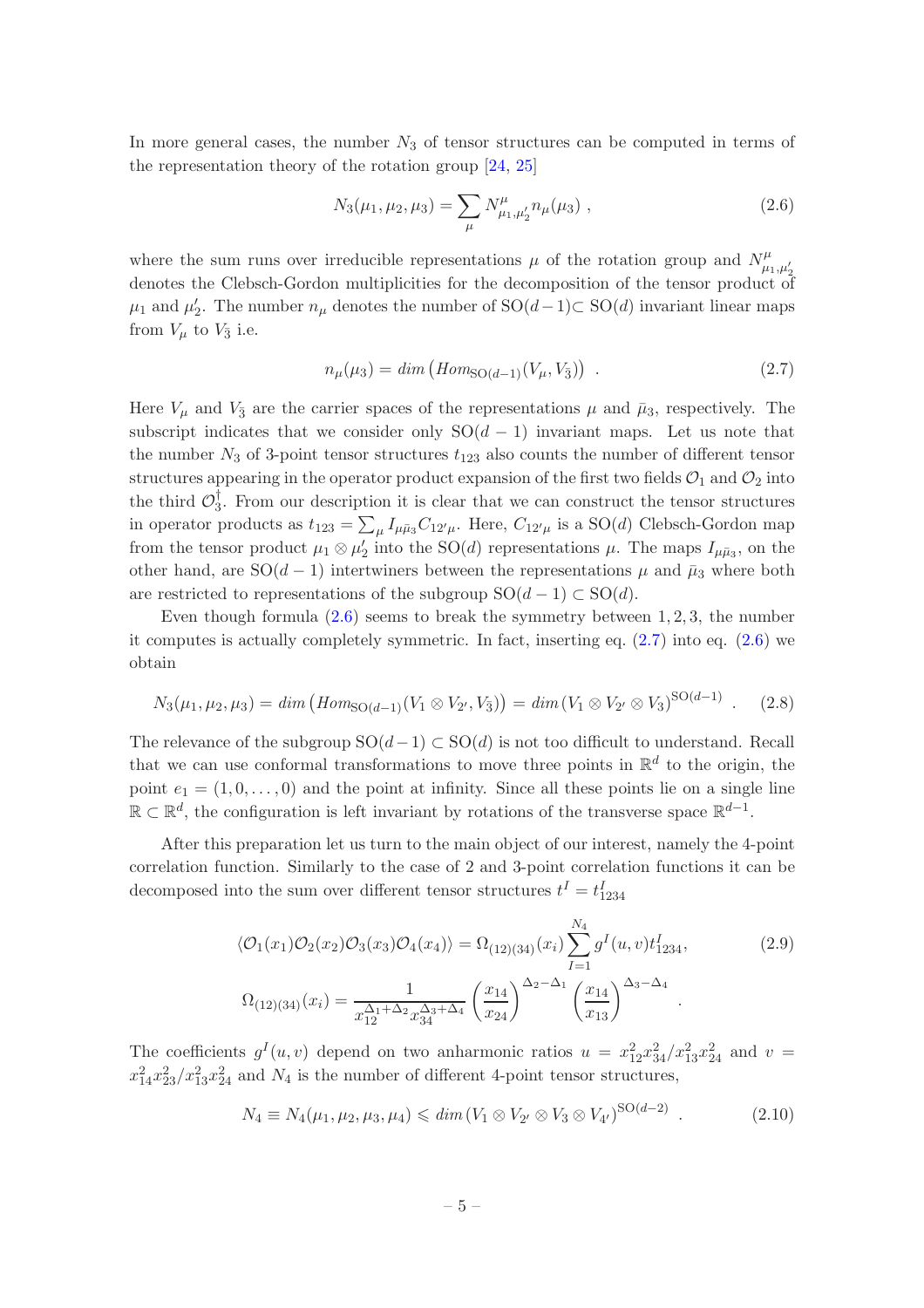This formula is a direct extension of formula [\(2.8\)](#page-5-2) for the number of 3-point structures. The main difference is that now we need to look for invariants with respect to the action of  $SO(d-2) \subset SO(d)$  rather than  $SO(d-1)$ . Once again, we can understand the relevance of this subgroup from the geometry of insertion points in  $\mathbb{R}^d$ . It is well known that conformal transformations allow to bring four such points into a 2-dimensional plane  $\mathbb{R}^2 \subset \mathbb{R}^d$ . The subgroup  $SO(d-2)$  is the symmetry group of the associated transverse space.

As in our analysis of 3-point structures, we obtain an alternative view on the tensor structures if we evaluate 4-point correlation functions by performing operator product expansion of two fields  $\mathcal{O}_1$  and  $\mathcal{O}_2$  into conformal primary fields  $\mathcal{O} = \mathcal{O}_\pi$  and its descendants. The result reads as

$$
\langle \mathcal{O}_1(x_1)\mathcal{O}_2(x_2)\mathcal{O}_3(x_3)\mathcal{O}_4(x_4)\rangle = \sum_{\mathcal{O}_\pi} \sum_{\alpha,\beta} \lambda_{12\pi}^\alpha \lambda_{\pi 34}^\beta W_{1234,\pi}^{\alpha\beta}(x_1, x_2, x_3, x_4) \,. \tag{2.11}
$$

The set of 3-point tensor structures  $\alpha, \beta$  that appear in the two operator products depends on the intermediate operator  $\mathcal{O}_{\pi}$  with  $\pi = (\Delta, \mu)$ . The individual block W may now be decomposed as

$$
W_{1234,\pi}^{\alpha\beta}(x_1, x_2, x_3, x_4) = \Omega_{(12)(34)}(x_i) \sum_{I} g_{\Delta,\mu}^{I,\alpha\beta}(u, v) t_{1234}^{I}, \qquad (2.12)
$$

It is clear that not all 4-pt tensor structures appear in the decomposition  $(2.12)$ :

<span id="page-6-2"></span><span id="page-6-1"></span>
$$
N_4(\mu, \alpha, \beta) = N_4(\mu_1, \mu_2, \mu_3, \mu_4; \mu, \alpha, \beta) \le N_4.
$$
 (2.13)

We can now perform the decompositions  $(2.11)$  and  $(2.12)$  on the coefficients  $g<sup>I</sup>(u, v)$ defined in eq. [\(2.9\)](#page-5-3) to obtain the following expansion in terms of spinning conformal blocks  $g_{\pi}^{I,\alpha\beta}(u,v),$ 

<span id="page-6-3"></span>
$$
g^{I}(u,v) = \sum_{\mathcal{O}_{\pi}} \sum_{\alpha,\beta} \lambda_{12\pi}^{\alpha} \lambda_{\bar{\pi}34}^{\beta} g^{I,\alpha\beta}_{\Delta,\mu}(u,v) . \qquad (2.14)
$$

The spinning conformal blocks  $[g_{\Delta,\mu}^{I,\alpha\beta}(u,v)]$  with given  $\pi = (\Delta,\mu)$  satisfy a set of second order differential equations of the form

$$
\mathcal{C}^{(2)}[g_{\Delta,\mu}^{I',\alpha'\beta'}(u,v)] = C_{\Delta,\mu} [g_{\Delta,\mu}^{I,\alpha\beta}(u,v)] ,
$$
 (2.15)

where  $\mathcal{C}^{(2)}$  denotes the second order Casimir differential operator and  $C_{\Delta,\mu}$  is the eigenvalue of the quadratic Casimir element of the conformal group in the representation  $\chi_{\pi}$  that is induced from  $(\Delta, \mu)$ . Such Casimir equations are well known for scalar blocks, see [\[20](#page-22-4)], and they were constructed for several examples involving fields with spin, see [\[18](#page-22-2), [21](#page-22-0)]. Our main goal in this work is to develop a systematic approach to Casimir equations for spinning blocks.

# <span id="page-6-0"></span>3 Harmonic Analysis Approach to Conformal Blocks

In the previous section we described spinning conformal blocks as a set of functions  $g_{\Delta,\mu}^{\alpha\beta}(u,v)$  of the two anharmonic rations one can build out of four points in  $\mathbb{R}^d$ . The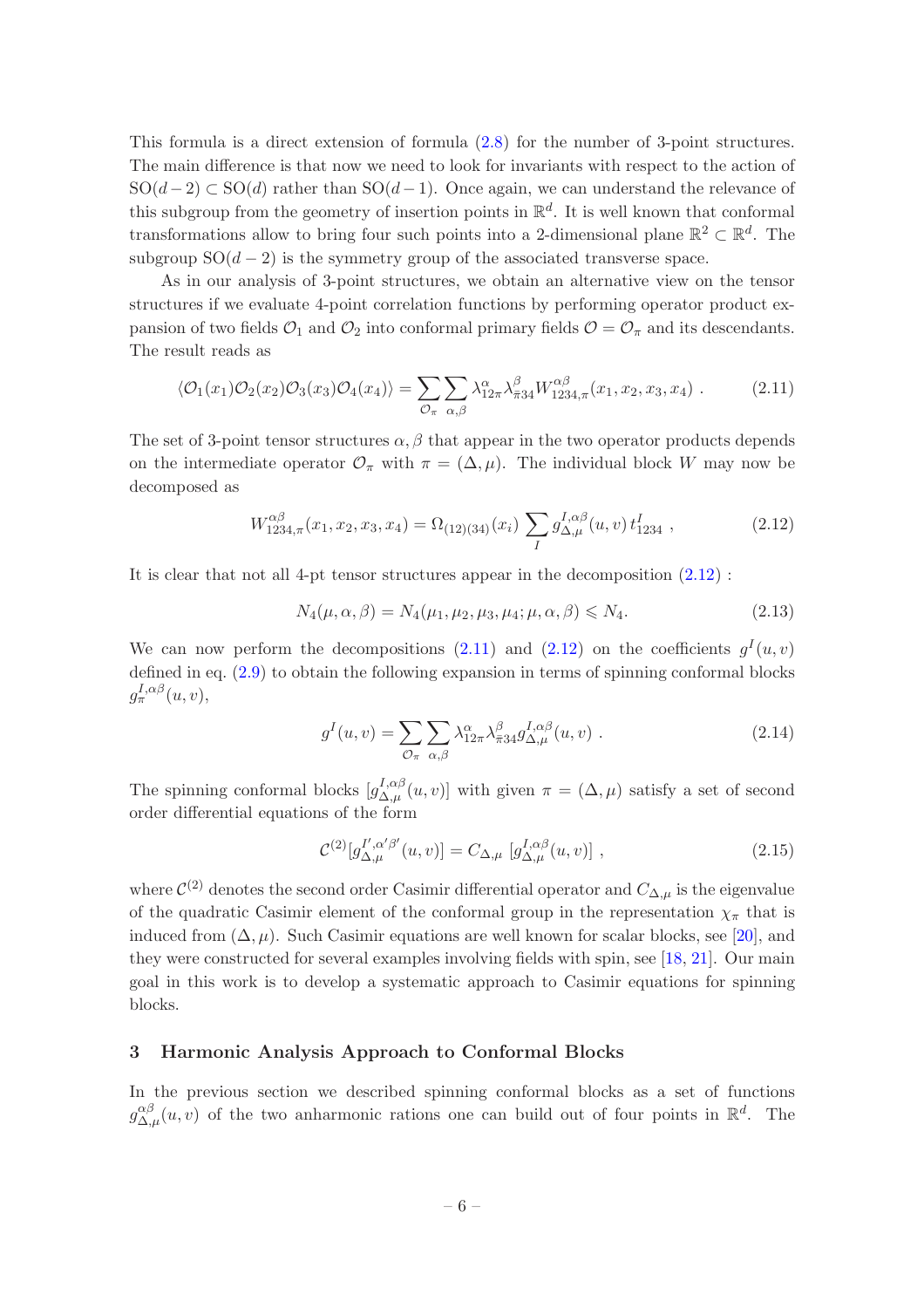main goal of the current section is to show that the same objects can also be realized as sections of a certain vector bundle over a 2-dimensional quotient of the conformal group G itself. While our discussion will remain a bit abstract, it mirrors the line of arguments we went through in the previous section. Many of the key elements will be illustrated in the next section when we discuss concrete examples.

In mathematical terms, 4-point conformal blocks are invariants in the tensor product of four continuous series representations  $\chi_i, i = 1, \ldots, 4$  of the conformal group G. In the principal continuous series, the conformal weights are of the form  $\Delta = d/2 + ic$  with real parameter c. We shall adopt these values for now and only continue to real conformal weights at the very end once we derived the equations. In order to construct this space, we will first realize the tensor products  $\chi_1 \otimes \chi_2$  and  $\chi_3 \otimes \chi_4$  in a space of functions on G with certain equivariance properties under the left/right regular action of the subgroup  $K \subset G$ . According to theorem 9.2 of [\[26\]](#page-22-9) the tensor product  $\chi_{\pi_1} \otimes \chi_{\pi_2}$  can be realized as

<span id="page-7-0"></span>
$$
\chi_{\pi_1} \otimes \chi_{\pi_2} \cong \Gamma_{K \backslash G}^{(\pi_1, \pi_2)} \quad \text{with}
$$
\n
$$
\Gamma_{K \backslash G}^{(\pi_1, \pi_2)} = \left\{ f : g \to V_{\mu_1} \otimes V_{\mu_2'} \middle| \begin{array}{l} f(d(\lambda)g) = e^{\lambda(\Delta_2 - \Delta_1)} f(g) & \text{for } d(\lambda) \in D \subset G \\ f(rg) = \mu_1(r) \otimes \mu_2'(r) f(g) & \text{for } r \in R \subset G \end{array} \right\}.
$$
\n
$$
(3.1)
$$

Here,  $V_{\mu_1}$  and  $V_{\mu'_2}$  denote the finite dimensional carrier spaces of our representations  $\mu_1$ and  $\mu'_2$  of the rotation group and we wrote elements  $d \in D$  as

$$
d(\lambda) = \begin{pmatrix} \cosh \lambda & \sinh \lambda \\ \sinh \lambda & \cosh \lambda \end{pmatrix} . \tag{3.2}
$$

For a proof of this theorem see [\[26\]](#page-22-9). Elements of the space [\(3.1\)](#page-7-0) are vector valued functions on the group that are covariantly constant along the orbits of the left K-action on G. Such functions are uniquely characterized by the values they assume on the space  $K \setminus G$  of such orbits. This is why we shall often refer to  $\Gamma$  as a space of sections in a vector bundle over the quotient space  $K \setminus G$ . Similarly one can realise tensor product  $\chi_{\pi_3} \otimes \chi_{\pi_4}$  on the right cosets  $G/K$ ,

<span id="page-7-1"></span>
$$
\chi_{\pi_3} \otimes \chi_{\pi_4} = \Gamma_{G/K}^{(\pi_3, \pi_4)} \quad \text{with} \tag{3.3}
$$

$$
\Gamma_{G/K}^{(\pi_3,\pi_4)} = \left\{ f : g \to V_{\mu_3} \otimes V_{\mu'_4} \middle| \begin{array}{l} f(gd(\lambda)^{-1}) = e^{\lambda(\Delta_4 - \Delta_3)} f(g) & \text{for } d(\lambda) \in D \subset G \\ f(gr^{-1}) = \mu_3(r) \otimes \mu'_4(r) f(g) & \text{for } r \in R \subset G \end{array} \right\}.
$$

Let us note in passing that the spaces  $\Gamma$  we defined in eqs. [\(3.1\)](#page-7-0) and [\(3.3\)](#page-7-1) decompose into an infinite set of irreducible representations of the conformal group. The number of times a given representation  $\chi_{\pi} = \chi_3$  appears in this decomposition is given by the formula [\(2.8\)](#page-5-2) for the number of 3-point tensor structures.

Equipped with a good model for the tensor products of field multiplets we now want to realize G-invariants in the four-fold tensor product of representations. In order to keep the discussion as transparent as possible we shall first restrict to the case of four external scalars,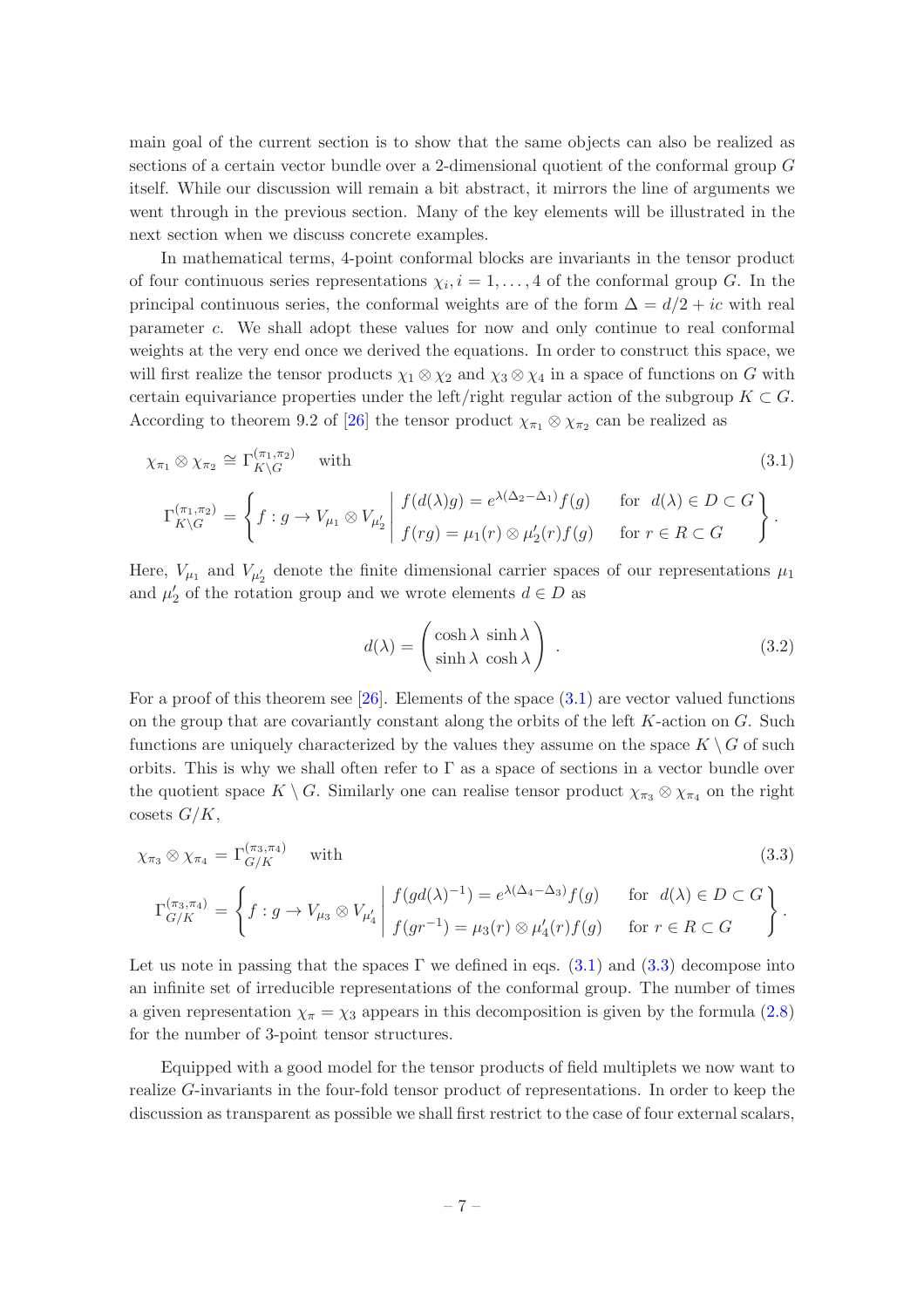i.e. we shall assume that  $\pi_i = (\Delta_i, \mu_i)$  with  $\mu_i = 0$ . As before, we group these four fields into two pairs and apply the previous theorem to realize the products of representations  $\chi_1 \otimes \chi_2$  and  $\chi_3 \otimes \chi_4$  on the vector bundles [\(3.1\)](#page-7-0) and [\(3.3\)](#page-7-1), respectively. Since these bundles are defined over the left and right cosets  $K \setminus G$  and  $G/K$ , respectively, they both carry an action of the conformal group G by right resp. left translations. More precisely, an element  $g \in G$  acts on  $K \setminus G \times G/H$  as  $(g_1, g_2) \to (g_1g^{-1}, gg_2)$ . We can use this action to pass to the space of invariants,

<span id="page-8-0"></span>
$$
\left(\bigotimes_{i=1}^{4} \chi_{\pi_{i}}\right)^{G} \cong \left(\Gamma_{K\backslash G}^{(\Delta_{1}, \Delta_{2})} \otimes \Gamma_{G/K}^{(\Delta_{3}, \Delta_{4})}\right)^{G} \cong \Gamma_{G/\!\!/ K}^{(a, b)} \quad \text{with}
$$
\n
$$
\Gamma_{G/\!\!/ K}^{(a, b)} = \left\{f : G \to \mathbb{C} \middle| f(d(\lambda)g) = e^{2a\lambda} f(g) \right\}, \ f(gd(\lambda)^{-1}) = e^{2b\lambda} f(g) \right\} \quad (3.5)
$$

where  $2a = \Delta_2 - \Delta_1$  and  $2b = \Delta_3 - \Delta_4$ . Since we have assumed that  $\Delta_i = d/2 + ic_i$ , the parameters  $a, b$  are purely imaginary before we continue to real  $\Delta_i$ . We have now obtained a new model for the space of conformal blocks  $q(u, v)$ . Since we restricted to four external scalars, there is a single tensor structure only so that no indices  $I, \alpha\beta$  appear. In our notations we indicate that we want to think of the space  $(3.4)$ , as a space of sections in a line bundle over the double coset  $G/\!\!/K$ . The latter appears since  $(K \setminus G \times G/K)/G =$  $K \setminus G/K \equiv G/\!/ K$  which follows from the obvious relation  $(G \times G)/G = G$ . As we will see in the next section, the double coset  $G/K$  is two-dimensional and the two coordinates are related with the two anharmonic ratios  $u, v$  we used in the previous section. In complete analogy with the decomposition [\(2.14\)](#page-6-3) we can decompose the space  $\Gamma_{G/K}^{(a,b)}$  of sections into a sum over intermediate channels,

<span id="page-8-1"></span>
$$
\Gamma_{G/\!\!/K}^{(a,b)} = \bigoplus_{\Delta,\mu} \Gamma_{G/\!\!/K}^{(a,b),(\Delta,\mu)} . \tag{3.6}
$$

Since we constructed  $\Gamma$  as a space of functions on G with certain equivariance properties, the Laplacian on the conformal group G descends to  $\Gamma$  and the decomposition [\(3.6\)](#page-8-1) is the corresponding spectral decomposition. More precisely, the summands in the decomposition are eigenspaces of the Laplacian with eigenvalue  $C_{\Delta,\mu}$  and certain boundary conditions.

It remains to extend the previous discussion to the case of spinning blocks, i.e. we need to drop the condition  $\mu_i = 0$ . Formula [\(3.4\)](#page-8-0) possesses the following extension to cases with  $\mu_i \neq 0$ ,

<span id="page-8-3"></span>
$$
\left(\Gamma_{K\backslash G}^{(\Delta_1,\mu_1;\Delta_2,\mu_2)}\otimes\Gamma_{G/K}^{(\Delta_3,\mu_3;\Delta_4,\mu_4)}\right)^G \cong \Gamma_{G/K}^{(a,\mu_1\otimes\mu_2';-b,\mu_3\otimes\mu_4')}.
$$
\n(3.7)

The labels  $a, b$  are determined by the conformal weights of the external fields as before. Extending our prescription  $(3.4)$ , we specify vector bundle over  $G/\!\!/K$  that appear on the right hand side in the following way

<span id="page-8-2"></span>
$$
\Gamma_{G//K}^{(\mathcal{LR})} = \{ f : G \to V_{\mathcal{L}} \otimes V_{\mathcal{R}} \mid f(kg) = \mathcal{L}(k)f(g) \quad , \quad f(gk^{-1}) = \mathcal{R}(k)f(g) \}, \tag{3.8}
$$

where the two representations  $\mathcal{L} = (a, \mu_1 \otimes \mu_2'), \mathcal{R} = (-b, \mu_3 \otimes \mu_4')$  act on  $V_{\mathcal{L}} = V_1 \otimes V_{2'}$ and  $V_{\mathcal{R}} = V_3 \otimes V_{4'}$ , respectively, according to

$$
\mathcal{L}(d(\lambda)r) = e^{2a\lambda}\mu_1(r) \otimes \mu_2'(r) \quad , \quad \mathcal{R}(d(\lambda)r) = e^{-2b\lambda}\mu_3 \otimes \mu_4'(r) \quad . \tag{3.9}
$$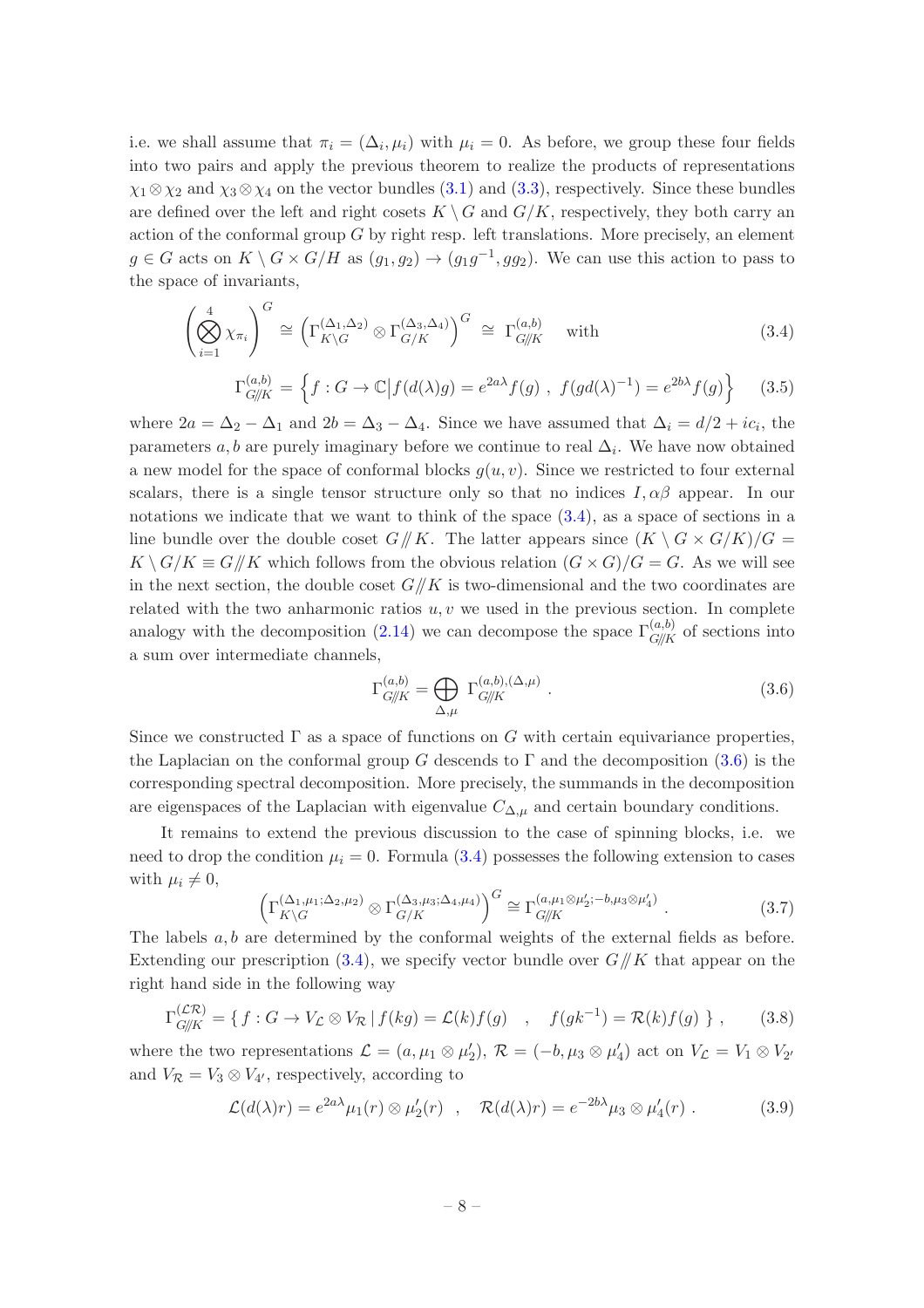Our definition [\(3.8\)](#page-8-2) selects a subspace among functions on the group that take values in the 4-fold tensor product  $V_{\mu_1} \otimes V_{\mu'_2} \otimes V_{\mu_3} \otimes V_{\mu'_4}$  of the group K. The identification of this space as sections of a vector bundle over the coset space is a bit more tricky in  $d > 3$  since the action of  $K \times K$  on the conformal group G is not free beyond  $d = 3$  dimensions. As we shall see explicitly in the next section, the stabilizer for the action of  $K \times K$  on G is given by a subgroup  $SO(d-2) \subset SO(d) \times SO(d)$ . If we now want to construct a function f in the space [\(3.8\)](#page-8-2) by prescribing the values it takes on the double coset, we have to make sure that the covariance conditions with respect to the left and right action of  $K$  are compatible. This compatibility condition forces  $f$  to take values in the subspace

$$
T = \left(V_{\mu_1} \otimes V_{\mu'_2} \otimes V_{\mu_3} \otimes V_{\mu'_4}\right)^{\text{SO}(d-2)}.
$$
\n(3.10)

In conclusion, we can indeed think of the space [\(3.8\)](#page-8-2) as a space of sections in a vector bundle over the double coset, as long as we remember to restrict the fibers to the space of  $SO(d-2)$  invariants in the tensor product of the spin representations. Note that the space T contains the space of 4-point tensor structures we introduced in the previous section.

As in eq. [\(3.6\)](#page-8-1) we can decompose the space [\(3.7\)](#page-8-3) into a sum of eigenspaces of the Laplacian of the conformal group,

<span id="page-9-1"></span>
$$
\Gamma_{G/\!\!/K}^{(\mathcal{LR})} = \sum_{\Delta,\mu} \Gamma_{G/\!\!/K}^{(\mathcal{LR}),(\Delta,\mu)} \,. \tag{3.11}
$$

We have now succeeded to model spinning conformal blocks through vector valued  $K \times K$ covariant functions on G. The latter can also be thought of as sections in vector bundles over the double coset  $G/\!\!/K$ . Our next task is to analyse the action of the Laplacian on the spaces [\(3.11\)](#page-9-1) and finally to compare the associated eigenvalue problem with the Casimir equations for conformal blocks.

## <span id="page-9-0"></span>4 Harmonic Analysis and Calogero-Sutherland Models

Our goal in this section is to describe an algorithm that allows us to write the action of the conformal Laplacian on the spaces [\(3.8\)](#page-8-2) as a Hamiltonian for two interacting particles with spin that move on a 1-dimensional space. The latter will turn out to be of Calogero-Sutherland type. This extends a classical observation of Olshanetsky and Perelomov about a relation between certain harmonic analysis problems on groups and Calogero-Sutherland Hamiltonians [\[27](#page-22-10)[–29\]](#page-22-11) to the cases with spin, see also [\[22](#page-22-5), [23\]](#page-22-6). In the context of conformal field theory, our findings generalize [\[19\]](#page-22-3) to spinning blocks.

In order to achieve our goal we shall introduce a special set of coordinates on the conformal group that are based on a variant of the Cartan decomposition and suited for identification of double quotient  $G//K$ , see first subsection. We will then construct the Laplace-Beltrami operator on the conformal group in these coordinates. In a final step, we integrate over the  $K \times K$  orbits to obtain second order differential operators on the 2dimensional quotient space  $G/K$ . The latter can be transformed into a Calogero-Sutherland type Hamiltonian.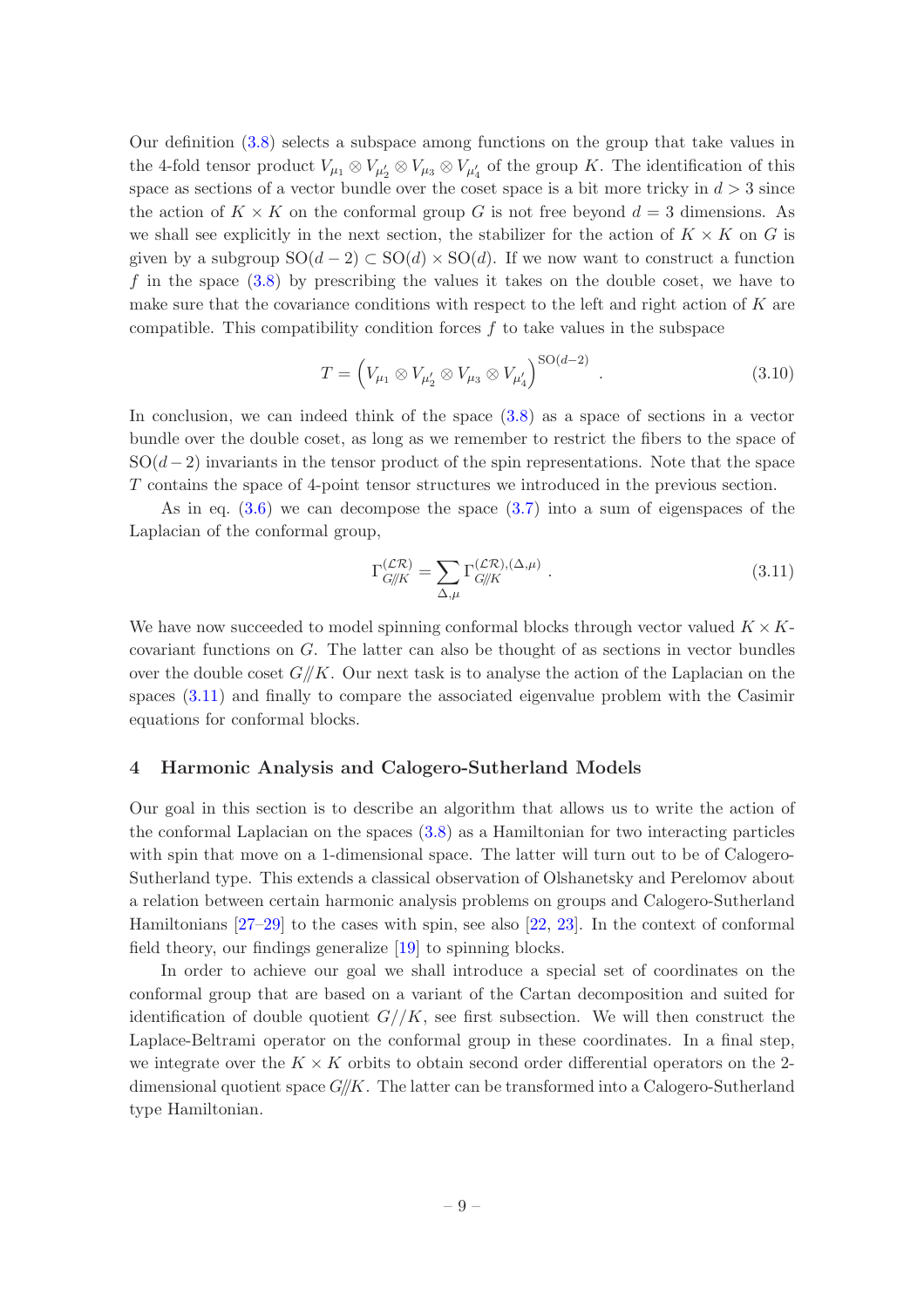#### <span id="page-10-0"></span>4.1 Cartan decomposition of the conformal group

Let us begin by introducing a coordinate system on the conformal group  $G = SO(1, d+1)$ that is well adapted to the action of the  $K \times K \subset G \times G$  on G. The action of  $G \times G$  that we restrict to the subgroup  $K \times K$  is the action on G by left and right regular translations. Our choice of  $K = SO(1, 1) \times SO(d)$  determines a so-called Cartan or KAK decomposition of G. In order to describe the details we note that Lie algebra  $\mathfrak{k}$  of K contains all the elements of Lie algebra g of conformal group G that are eigenvectors with eigenvalue  $+1$ of automorphism  $\Theta$  acting on  $\xi \in \mathfrak{g}$  as  $\Theta(\xi) = \theta \xi \theta$ ,  $\theta = diag(-1, -1, 1, \dots, 1)$ . The automorphism  $\Theta$  determines a decomposition of the Lie algebra g of the conformal group G as  $\mathfrak{g} = \mathfrak{k} \oplus \mathfrak{p}$  where  $\mathfrak{k}$  is the Lie algebra of the subgroup K and p its orthogonal complement. The latter is the subspace on which  $\Theta$  acts by multiplication with  $-1$ . What leads to  $\mathbb{Z}_2$ grading on g

$$
[\mathfrak{k},\mathfrak{k}]\subset \mathfrak{k} \quad , \quad [\mathfrak{k},\mathfrak{p}]\subset \mathfrak{p} \quad , \quad [\mathfrak{p},\mathfrak{p}]\subset \mathfrak{k} \ .
$$

Note that any *subalgebra*  $\mathfrak{a} \subset \mathfrak{p}$  of  $\mathfrak{g}$  that is contained in  $\mathfrak{p}$  must be abelian. Choosing a certain 2-dimensional subalgebra  $\alpha$  and then exponentiating it we get the abelian subgroup A and the Cartan decomposition reads as  $G = KAK$ <sup>[3](#page-10-1)</sup>

Now let us describe the Cartan decomposition explicitly. To this end, we shall work with the usual set of generators  $M_{ij} = -M_{ji}$  of the conformal group  $G = SO(1, d+1)$  where i, j run through  $i, j = 0, 1, 2, \ldots d + 1$ . Here  $i, j = 0$  correspond to the time-like direction while all other directions are space-like. Obviously, the Lie algebra  $\mathfrak k$  of K is spanned by the generator  $M_{0,1}$  of dilations along with the elements  $M_{\mu\nu}$  for  $\mu = 2, \ldots, d+1$  that generate rotations. Our subspace  $\mathfrak p$  in turn is spanned by  $M_{0,\mu}$  and  $M_{1,\mu}$ . The choice of  $\mathfrak a$ that we shall adopt is the one for which  $\mathfrak a$  is spanned by  $a_+ = M_{0,2}$  and  $a_- = M_{1,3}$ . These two generators commute with each other since they have no index in common. Clearly, the Cartan algebra cannot be extended beyond  $a_{+}, a_{-}$  since any other generator p will necessarily have one index in common with the ones we have singled out as  $a_{+}$  and  $a_{-}$ .

Through the Cartan decomposition we may write any element  $g \in G$  of the conformal group as a product of the form

<span id="page-10-2"></span>
$$
g = d(\lambda_1) r_1 a(\tau_1, \tau_2) d(\lambda_2) r_2.
$$
 (4.1)

Here  $d(\lambda_i) \in D = SO(1,1)$  are considered as elements of the subgroup  $D \subset G$ . The group element  $a(\tau_1, \tau_2)$  in turn is given by

$$
a(\tau_1, \tau_2) = \begin{pmatrix} \cosh \frac{\tau_1}{2} & 0 & \sinh \frac{\tau_1}{2} & 0\\ 0 & \cos \frac{\tau_2}{2} & 0 & -\sin \frac{\tau_2}{2} \\ \sinh \frac{\tau_1}{2} & 0 & \cosh \frac{\tau_1}{2} & 0\\ 0 & \sin \frac{\tau_2}{2} & 0 & \cos \frac{\tau_2}{2} \end{pmatrix}.
$$
 (4.2)

There is one small subtlety that is associated with elements  $r_1$  and  $r_2$  of the rotation group. Let us note that the two generators  $a_+$  and  $a_-$  of our subgroup  $A \subset G$  are left invariant

<span id="page-10-1"></span><sup>&</sup>lt;sup>3</sup>Let us stress that the decomposition  $g = k_1 a k_2$  of an element  $g \in G$ , if it exists, is not unique for  $d > 3$ , see below.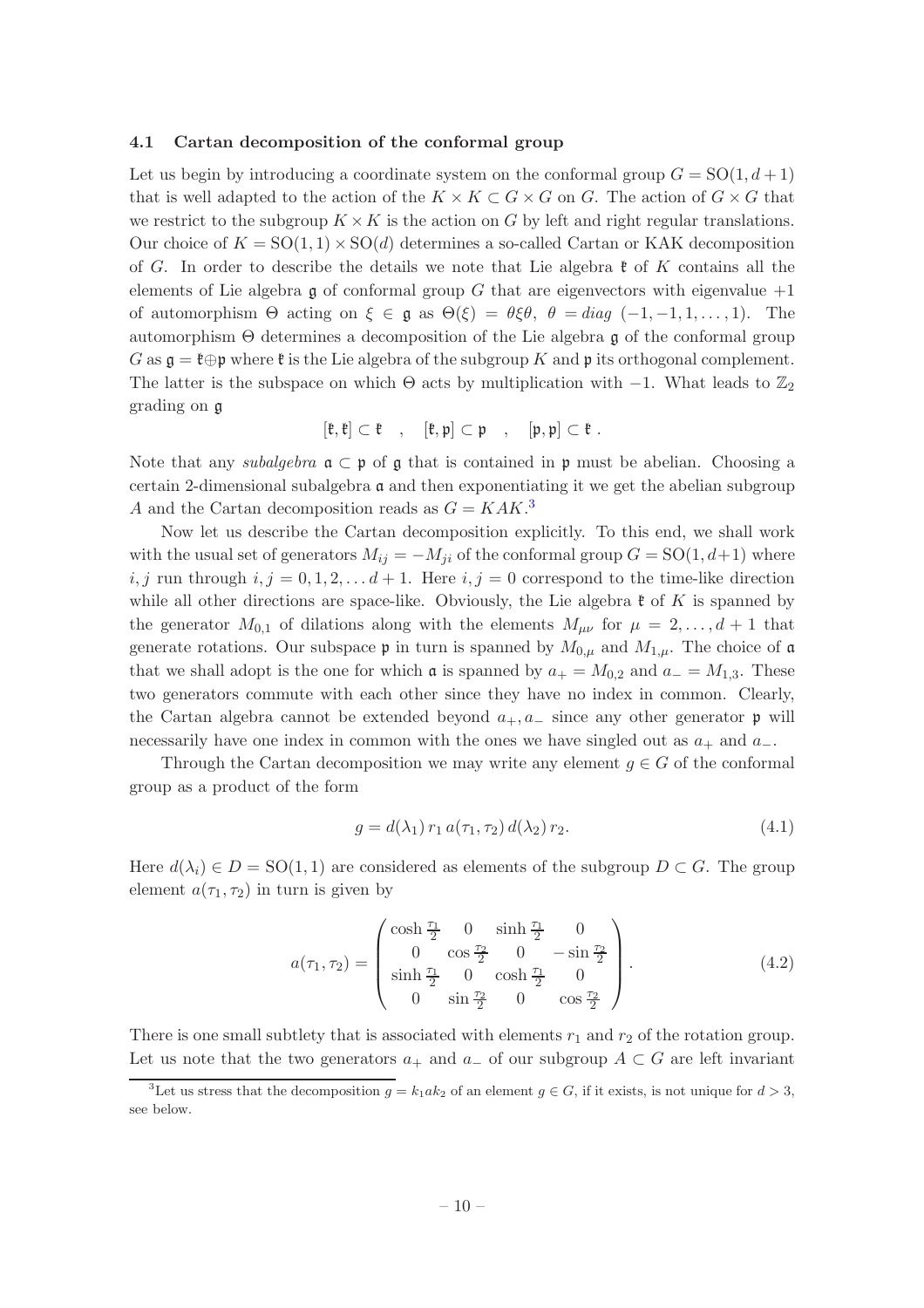by all generators of the form  $M_{\mu\nu} \in \mathfrak{k}$  with  $\mu, \nu = 4, \ldots, d+1$ . These generate a subgroup  $B = SO(d-2) \subset SO(d) \subset K$ . Consequently, the decomposition [\(4.1\)](#page-10-2) is not unique as we can move factors  $b \in B$  between  $r_1$  and  $r_2$ . We can fix this freedom by choosing  $r_2$  to be a representative of a point on the coset space  $K/B = SO(d)/SO(d-2)$ . Once this choice is adopted, the KAK decomposition becomes unique up to discrete identifications. One may verify that the dimensions indeed match

$$
dim G = dim K + dim A + dim K - dim B.
$$

To complete our description of coordinates on the conformal group it remains to parametrize the elements  $r_i$  of the rotation group. The detailed choice does not matter since these coordinates will be integrated over later.

In the remainder of this work we shall assume that  $d \leq 3$  so that the group B is trivial. Extending our calculations beyond  $d = 3$  is the subject of a future paper [\[30](#page-22-12)].

Example: Throughout this section we shall illustrate all our statements and constructions at the example of the 2-dimensional conformal group  $SO(1,3)$ . In this case we shall parametrize the elements  $r_1 = r_1(\phi_1)$  and  $r_2 = r_2(\phi_2)$  such that

$$
k_i(\lambda_i, \phi_i) = d(\lambda_i) r(\phi_i) = \begin{pmatrix} \cosh \lambda_i & \sinh \lambda_i & 0 & 0 \\ \sinh \lambda_i & \cosh \lambda_i & 0 & 0 \\ 0 & 0 & \cos \phi_i - \sin \phi_i \\ 0 & 0 & \sin \phi_i & \cos \phi_i \end{pmatrix}.
$$

Thereby we have now parametrized an arbitrary element of the conformal group  $SO(1,3)$ with the help of the product formula [\(4.1\)](#page-10-2) through the six coordinates  $\lambda_i, \phi_i, \tau_i$  for  $i = 1, 2$ . These coordinates possess the following ranges:  $\tau_1 \in (-\infty, \infty)$ ,  $\tau_2 \in [0, 4\pi)$ ,  $\lambda_i \in (-\infty, \infty)$ ,  $\phi_i \in [0, 2\pi).$ 

#### <span id="page-11-0"></span>4.2 The Laplacian on the Cartan subgroup

Our next task is to construct the Laplacian on the conformal group in the coordinate system we have introduced in the previous subsection. This is straightforward. The Laplace-Beltrami operator on any Riemannian manifold may be computed from the metric g through

$$
\Delta_{\text{LB}} = \sum_{\alpha,\beta} |\det(g_{\alpha\beta})|^{-\frac{1}{2}} \partial_{\alpha} g^{\alpha\beta} |\det(g_{\alpha\beta})|^{\frac{1}{2}} \partial_{\beta} . \tag{4.3}
$$

On a group manifold the metric  $g_{\alpha\beta}$  is obtained with the help of the Killing form as

$$
g_{\alpha\beta}(x) = -2 \text{ tr } h^{-1} \partial_{\alpha} h \ h^{-1} \partial_{\beta} h, \quad h \in G . \tag{4.4}
$$

By construction, the Laplace-Beltrami operator  $\Delta_{\text{LB}}$  commutes with the  $G \times G$  action on the group G by left and right regular transformations. Since it is a second order differential operator, it can be written as a quadratic expression in the left or right invariant vector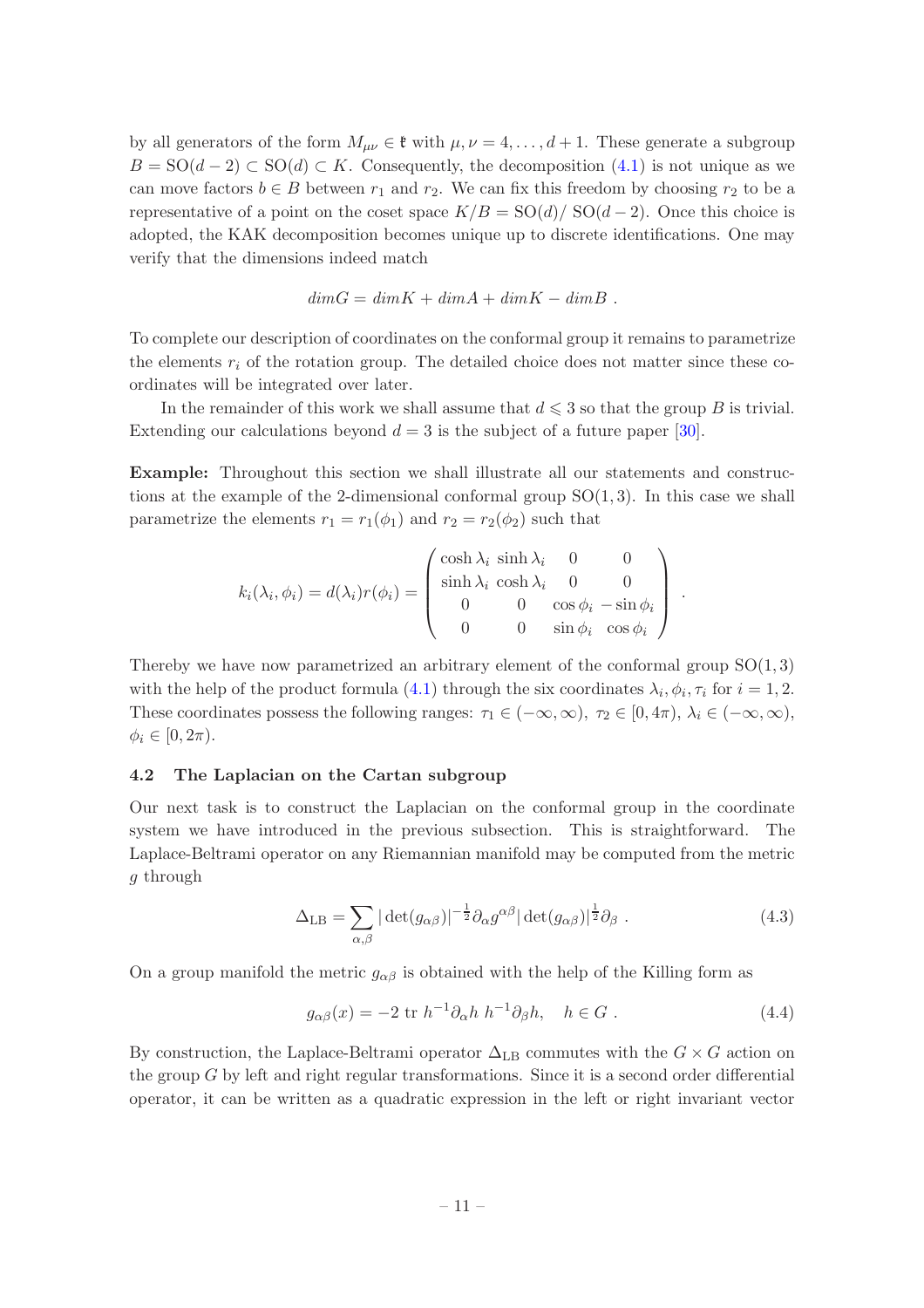fields on  $G$  in which the vector fields are contracted with the Killing form, i.e. the Laplace-Beltrami operator coincides with the action of the quadratic Casimir element on functions.

In the setup we described in the previous section, the Laplace-Beltrami operator acts on functions f on the conformal group that take values in the vector spaces  $V_{\mathcal{L}} \otimes V_{\mathcal{R}}$ . Since the bundle over the group  $G$  is trivial, the Laplace operator acts simply component-wise. We will not distinguish in notation between the Laplacian on the group itself and on trivial vector bundles.

Using the metric on G we can also construct the invariant Haar measure  $d\mu$  on G. Its density is given by  $\sqrt{\det g_{\alpha,\beta}}$ . The Haar measure can then be used to introduce a scalar product for (vector-valued) functions on G. The associated space of square integrable functions will be denoted as usual by  $L_G^2 = L^2(G, V_{\mathcal{L}} \otimes V_{\mathcal{R}}; d\mu_G)$ . The Laplace-Beltrami operator is a densely defined on this space and it is Hermitian with respect to the scalar product.

**Example:** Using the coordinates on  $SO(1,3)$  that we introduced at the end of the previous subsection, the metric takes the form

$$
g_{\alpha\beta}dx^{\alpha}dx^{\beta} = 4(d^2\phi_l + d^2\phi_r - d^2\lambda_l - d^2\lambda_r) - d^2\tau_1 + d^2\tau_2
$$
  
- 8 sinh  $\frac{\tau_1}{2}$ sin  $\frac{\tau_2}{2}$   $(d\lambda_l d\phi_r + d\lambda_r d\phi_l) + 8 \cosh \frac{\tau_1}{2} \cos \frac{\tau_2}{2} (d\phi_l d\phi_r - d\lambda_l d\lambda_r)$ . (4.5)

It is easy to work out the Haar measure on the conformal group from the determinant of the metric,

$$
d\mu_G = 8(\cosh \tau_1 - \cos \tau_2) d\lambda_l d\phi_l d\tau_1 d\tau_2 d\lambda_r d\phi_r.
$$

We leave it as an exercise to construct the associated Laplace-Beltrami operator.

In the context of d-dimensional conformal blocks we are now instructed to restrict the Laplace-Beltrami operator to the space [\(3.8\)](#page-8-2) and to study the spectrum and eigenfunctions of this restriction. The elements of the space  $(3.8)$  are  $K \times K$  covariant functions on the group  $G$  and hence they are uniquely characterized by their dependence on the two coordinates  $\tau_1$  and  $\tau_2$ . We can equip functions in the Cartan subgroup A with a measure<sup>[4](#page-12-0)</sup>

$$
m(\tau_1, \tau_2)d\tau_1 d\tau_2 := d\mu_A(\tau_1, \tau_2) = \frac{1}{Z} \int_{K \times K}^{\text{reg}} d\mu_G
$$

with  $Z = Vol(SO(d))^2$ . Note that  $K = D \times R$  contains the non-compact factor D that makes the integration over  $K$  divergent. We can regularize this divergence e.g. through the prescription

$$
\int_{\mathbb{R}}^{\text{reg}} d\lambda = \lim_{L \to \infty} \frac{1}{2L} \int_{-L}^{L} d\lambda.
$$

Having fixed a measure on A we can now take a function  $f_A \in L_A^2 = L^2(A, V_{\mathcal{L}} \otimes V_{\mathcal{R}}; d\mu_A)$ on the Cartan subgroup A with values in the linear space  $V_{\mathcal{L}} \otimes V_{\mathcal{R}}$ . Such a function may be extended uniquely to a  $V_{\mathcal{L}} \otimes V_{\mathcal{R}}$ -valued covariantly constant function on G. The latter is

<span id="page-12-0"></span><sup>&</sup>lt;sup>4</sup>Recall that we assumed  $d \leq 3$ . For  $d \geq 4$ , the integration is over fibers of the  $K \times K$  action on G.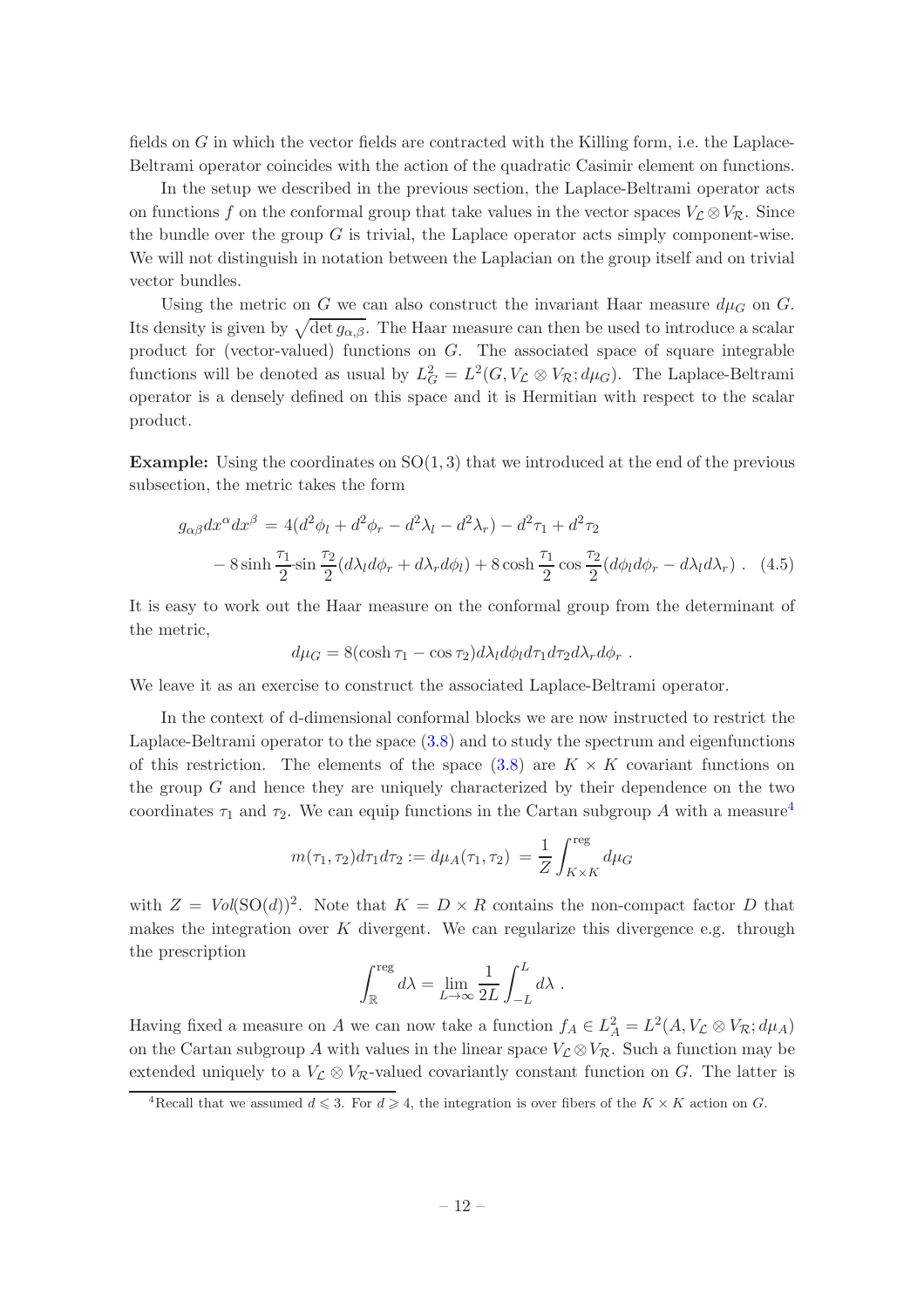square integrable provided we agree to regularize the integration over  $\lambda_l$  and  $\lambda_r$  as outlined above. In other words, there is an isomorphism of Hilbert spaces

$$
L^{2}(\Gamma^{(\mathcal{LR})}; d\mu_{G}) \cong L^{2}_{A} = L^{2}(A, V_{\mathcal{L}} \otimes V_{\mathcal{R}}; d\mu_{A}). \qquad (4.6)
$$

This isomorphism induces a correspondence between  $K \times K$  invariant Hermitian differential operators  $\mathcal D$  acting on  $L^2_G$  and Hermitian differential operators  $\mathcal D^A$  on the Cartan subgroup A such that

<span id="page-13-0"></span>
$$
\int_{A} d\mu_A \langle f_A, \mathcal{D}^A g_A \rangle = \frac{1}{Z} \int_{G}^{\text{reg}} d\mu_G \langle f(k_l a k_r), \mathcal{D} g(k_l a k_r) \rangle,
$$
\nwhere  $f(k_l a k_r) = [\mathcal{L}(k_l) \otimes \mathcal{R}(k_r^{-1})] f_A(\tau_1, \tau_2) =$   
\n
$$
= e^{2a\lambda_l + 2b\lambda_r} [(\mu_1 \otimes \mu_2')(r_l) \otimes (\mu_3 \otimes \mu_4')(r_r^{-1})] f_A(\tau_1, \tau_2).
$$
\n(4.7)

Here, f and g are two covariantly constant functions on  $G$ , i.e. two elements of the space [\(3.8\)](#page-8-2). The symbols  $f_A$  and  $g_A$  denote their restriction to the Cartan subgroup  $A \subset G$ . Elements  $k_l$ ,  $k_r$  are parametrized as  $k_l = d(\lambda_l)r_l$ ,  $k_r = d(\lambda_r)r_r$ . In addition we used  $\langle \cdot, \cdot \rangle$ for the scalar product on the finite dimensional linear space  $V_{\mathcal{L}} \otimes V_{\mathcal{R}}$ .

We can now apply the prescription [\(4.7\)](#page-13-0) to the Laplacian  $\mathcal{D} = \Delta_{LB}$ . In order to bring the reduced Laplacian  $\Delta_{\text{LB}}^A$  into the form of a Calogero-Sutherland Hamiltonian on a space with measure  $d\tau_1 d\tau_2$ , it remains to remove the non-trivial factor  $m(\tau_1, \tau_2)$  in the measure on the Cartan subgroup by an appropriate gauge transformation. This is achieved by rescaling the functions  $f_A \in L_A^2$  such that

<span id="page-13-1"></span>
$$
\psi_A(\tau_1, \tau_2) = \sqrt{m(\tau_1, \tau_2)} f_A(\tau_1, \tau_2) .
$$

On the 2-particle wave functions  $\psi_A(\tau_1, \tau_2)$  the reduced Laplacian indeed takes the form of a Calogero-Sutherland type Hamiltonian,

$$
H_{(\mathcal{L}, \mathcal{R})} = \sqrt{m(\tau_1, \tau_2)} \,\Delta^A \, \frac{1}{\sqrt{m(\tau_1, \tau_2)}} =: -\frac{d^2}{d\tau_1^2} + \frac{d^2}{d\tau_2^2} + V_{(\mathcal{L}, \mathcal{R})}(\tau_1, \tau_2) \,. \tag{4.8}
$$

After performing the gauge transformation that trivialized the measure, we can read off the matrix valued potential  $V_{(\mathcal{L},\mathcal{R})}$ . It depends on the choice of the representations  $\mathcal{L}, \mathcal{R}$  and acts on the space  $V_{\mathcal{L}} \otimes V_{\mathcal{R}}$ . Our construction guarantees that the Hamiltonian  $H_{(\mathcal{L},\mathcal{R})}$  is Hermitian with respect to the measure  $d\tau_1 d\tau_2$  as it descends from the Hermitian Laplace-Beltrami operator on the conformal group  $G$ . In conclusion, we have now described an algorithm that associates a family of matrix valued potentials  $V_{(\mathcal{L},\mathcal{R})} = V_{(a,\mu_1 \otimes \mu'_2; -b,\mu_3 \otimes \mu'_4)}$ to any spinning conformal block. In order to make the kinetic term of the model look more standard, we will often use the coordinates  $\tau_1 = x + y$  and  $\tau_2 = i(x - y)$ .

**Example:** Returning to our example of  $G = SO(1, 3)$  we want to determine the action of the Laplace-Beltrami operator on scalar blocks. In the case of scalars with parameters  $a, b$ , the covariantly constant functions on G read

$$
f(x) = e^{2a\lambda_l + 2b\lambda_r} f_A(\tau_1, \tau_2) .
$$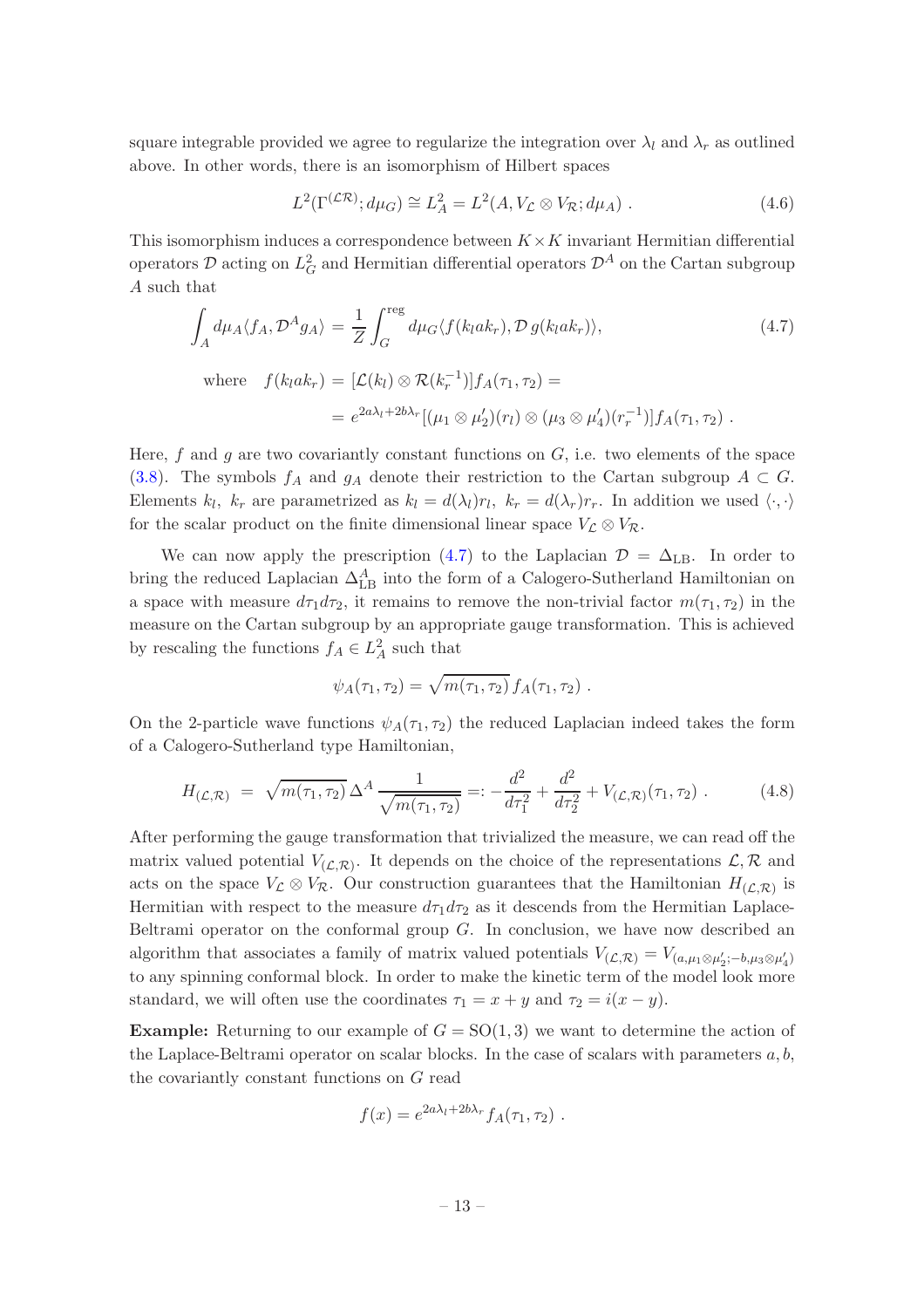Our reduction formula [\(4.7\)](#page-13-0) for the Laplacian becomes

$$
\int d\mu_A \bar{f}_A(\tau_1, \tau_2) \Delta^A g_A(\tau_1, \tau_2) =
$$
\n
$$
= \int d\tau_1 d\tau_2 (\cosh \tau_1 - \cos \tau_2) e^{-2a\lambda_l - 2b\lambda_r} \bar{f}_A(\tau_1, \tau_2) \Delta_{\text{LB}} \left( e^{2a\lambda_l + 2b\lambda_r} g_A(\tau_1, \tau_2) \right) . (4.9)
$$

Here,  $\bar{f}_A$  is the complex conjugate and we have used that a and b are purely imaginary. The measure  $d\mu_A$  on A is given by  $d\mu_A = md\tau_1 d\tau_2$  with a non-trivial density function  $m(\tau_1, \tau_2) = \cosh \tau_1 - \cos \tau_2$ . If we perform the transformation [\(4.8\)](#page-13-1) with the square root  $m = (\cosh \tau_1 - \cos \tau_2)^{\frac{1}{2}}$  of the measure factor we obtain the famous Calogero-Sutherland Hamiltonian of *BC*<sup>2</sup> type

<span id="page-14-1"></span>
$$
H = \frac{1}{2}H_{C.S}^{(a,b,0)} + \frac{1}{4}
$$
\n(4.10)

where

$$
H_{CS}^{(a,b,\epsilon)} = -\partial_x^2 - \partial_y^2 + V_{C.S.}^{(a,b,\epsilon)}, \quad \epsilon = d - 2
$$
 (4.11)

$$
V_{C.S.}^{(a,b,\epsilon)} = V_{PT}^{(a,b)}(x) + V_{PT}^{(a,b)}(y) + \frac{\epsilon(\epsilon - 2)}{8\sinh^2\frac{x-y}{2}} + \frac{\epsilon(\epsilon - 2)}{8\sinh^2\frac{x+y}{2}},\tag{4.12}
$$

$$
V_{PT}^{(a,b)}(x) = \frac{(a+b)^2 - \frac{1}{4}}{\sinh^2 x} - \frac{ab}{\sinh^2 \frac{x}{2}}.
$$
\n(4.13)

Here we have written the Calogero-Sutherland Hamiltonian for arbitrary values of the coupling  $\epsilon = d - 2$ . It appears when we evaluate the Laplace-Beltrami operator on the line bundles [\(3.4\)](#page-8-0) associated with scalar representations of the conformal group, see also next section. In the case of d-dimensional scalar blocks there is an additional constant  $(d^2-2d+2)/8$  which evaluates to 1/4 for  $d=2$ . According to [\[19\]](#page-22-3) the resulting Hamiltonians can be transformed into the usual Casimir operator [\[20](#page-22-4)] for scalar 4-point blocks in 2 dimensional conformal field theory, provided the coordinates  $x_1 = x$  and  $x_2 = y$  on the Cartan subgroup A are related to the usual variables  $z_1 = z$  and  $z_2 = \overline{z}$  through

$$
z_i = -\sinh^{-2} \frac{x_i}{2} \ . \tag{4.14}
$$

Note that this relation is independent of the dimension d.

# <span id="page-14-0"></span>5 Example: Seed conformal blocks in 3D

It has been argued [\[10,](#page-21-5) [31](#page-22-13)] that all conformal blocks in 3-dimensional conformal field theory may be obtained from two seed blocks by application of derivatives. These seed blocks include the usual scalar blocks along with one type of spinning blocks in which two of the four external fields transform in a 2-dimensional representation of the rotation group or rather its universal covering group  $Spin(3) = SU(2)$ . Our goal is to construct the Casimir equations for these seed blocks from the Laplace-Beltrami operator on the 3-dimensional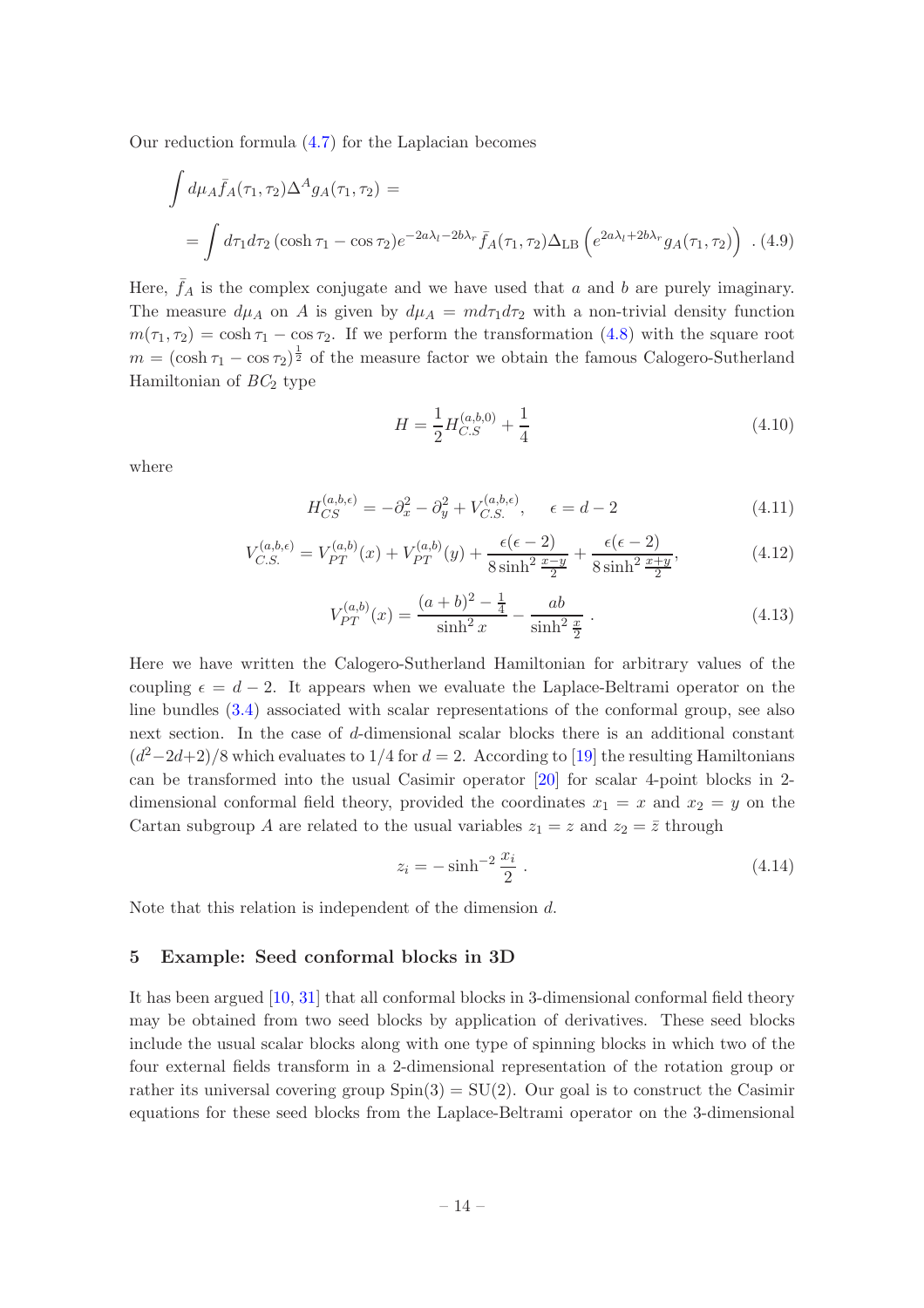conformal group  $SO(1, 4)$ . Following the procedure we have outlined above, we shall end up with two Calogero-Sutherland Hamiltonians. For scalar blocks, the result agrees with [\[19](#page-22-3)]. In the case of spinning blocks, on the other hand, we obtain a new formulation of the Casimir equations that were originally written in [\[21\]](#page-22-0). A verification that the two sets of Casimir equations are equivalent may be found in Appendix A.

### <span id="page-15-0"></span>5.1 3D scalar blocks

For scalar blocks the construction of the potential  $V$  proceeds exactly as in our 2-dimensional example in the previous section. In order to build the Laplacian on the conformal group, we parametrize the two elements  $r_i \in SO(3)$  in the KAK decomposition [\(4.1\)](#page-10-2) through three angles,

$$
r_i = \begin{pmatrix} \cos\phi_i & -\sin\phi_i & 0\\ \sin\phi_i & \cos\phi_i & 0\\ 0 & 0 & 1 \end{pmatrix} \begin{pmatrix} 1 & 0 & 0\\ 0 & \cos\theta_i & -\sin\theta_i\\ 0 & \sin\theta_i & \cos\theta_i \end{pmatrix} \begin{pmatrix} \cos\psi_i & -\sin\psi_i & 0\\ \sin\psi_i & \cos\psi_i & 0\\ 0 & 0 & 1 \end{pmatrix} . \tag{5.1}
$$

The angles parametrizing  $r_i$  take the values  $\phi_i, \psi_i \in [0, 2\pi)$  and  $\theta_i \in [0, \pi]$ . The remaining variables  $\tau_i$  and  $\lambda_i$  run through the same domain as in our 2-dimensional example.

It is straightforward to compute the metric and to construct the associated Laplacian. In the case at hand, the Haar measure is given by

$$
d\mu_G = 128(\cosh \tau_1 - \cos \tau_2)\sin \theta_1 \sin \theta_2 \sinh \frac{\tau_1}{2}\sin \frac{\tau_2}{2}\prod_{i=1}^2 d\phi_i d\theta_i d\psi_i d\tau_i d\lambda_i . \qquad (5.2)
$$

If this measure is used to integrate out the angular variables  $\phi_i, \psi_i$  and  $\theta_i$ , see eq. [\(4.7\)](#page-13-0), and the Laplacian is gauge transformed with the square root of the function

<span id="page-15-3"></span>
$$
m = (\cosh \tau_1 - \cos \tau_2) \sinh \frac{\tau_1}{2} \sin \frac{\tau_2}{2}
$$
 (5.3)

as described in eq. [\(4.8\)](#page-13-1), we obtain

$$
H = \frac{1}{2} H_{C.S}^{(a,b,1)} + \frac{d^2 - 2d + 2}{8} \bigg|_{d=3} \tag{5.4}
$$

The result is in complete agreement with the Casimir equation for scalar 4-point functions constructed in [\[20\]](#page-22-4) as was shown in [\[19\]](#page-22-3).

#### <span id="page-15-1"></span>5.2 3D fermionic seed block

The fermionic seed block analysed in [\[21](#page-22-0)] involves two spin-1/2 fermions at  $x_1$  and  $x_4$ and two scalar fields that are inserted at  $x_2$  and  $x_3$ . Consequently, it corresponds to  $\mu_1 \otimes \mu_2' = \frac{1}{2} \otimes 0 = \frac{1}{2}$  and  $\mu_3 \otimes \mu_4' = \frac{1}{2}$  $\frac{1}{2}$ . Explicit parametrisation reads as<sup>[5](#page-15-2)</sup>

$$
\mathcal{L}(d(\lambda)r) = e^{2a\lambda} \begin{pmatrix} \cos\frac{\theta}{2}e^{i\frac{\phi+\psi}{2}} & i\sin\frac{\theta}{2}e^{i\frac{\phi-\psi}{2}}\\ i\sin\frac{\theta}{2}e^{-i\frac{\phi-\psi}{2}} & \cos\frac{\theta}{2}e^{-i\frac{\phi+\psi}{2}} \end{pmatrix},
$$
  

$$
\mathcal{R}(d(\lambda)r) = e^{-2b\lambda} \begin{pmatrix} \cos\frac{\theta}{2}e^{i\frac{\phi+\psi}{2}} & -i\sin\frac{\theta}{2}e^{i\frac{\phi-\psi}{2}}\\ -i\sin\frac{\theta}{2}e^{-i\frac{\phi-\psi}{2}} & \cos\frac{\theta}{2}e^{-i\frac{\phi+\psi}{2}} \end{pmatrix}.
$$
(5.5)

<span id="page-15-2"></span><sup>&</sup>lt;sup>5</sup>We used that the conjugation of  $r(\theta, \phi, \psi) \in SO(3)$  with Weyl element  $w = \text{diag}\{1, -1, 1, 1, -1\}$  acts as  $wr(\theta, \phi, \psi)w = r(-\theta, \phi, \psi).$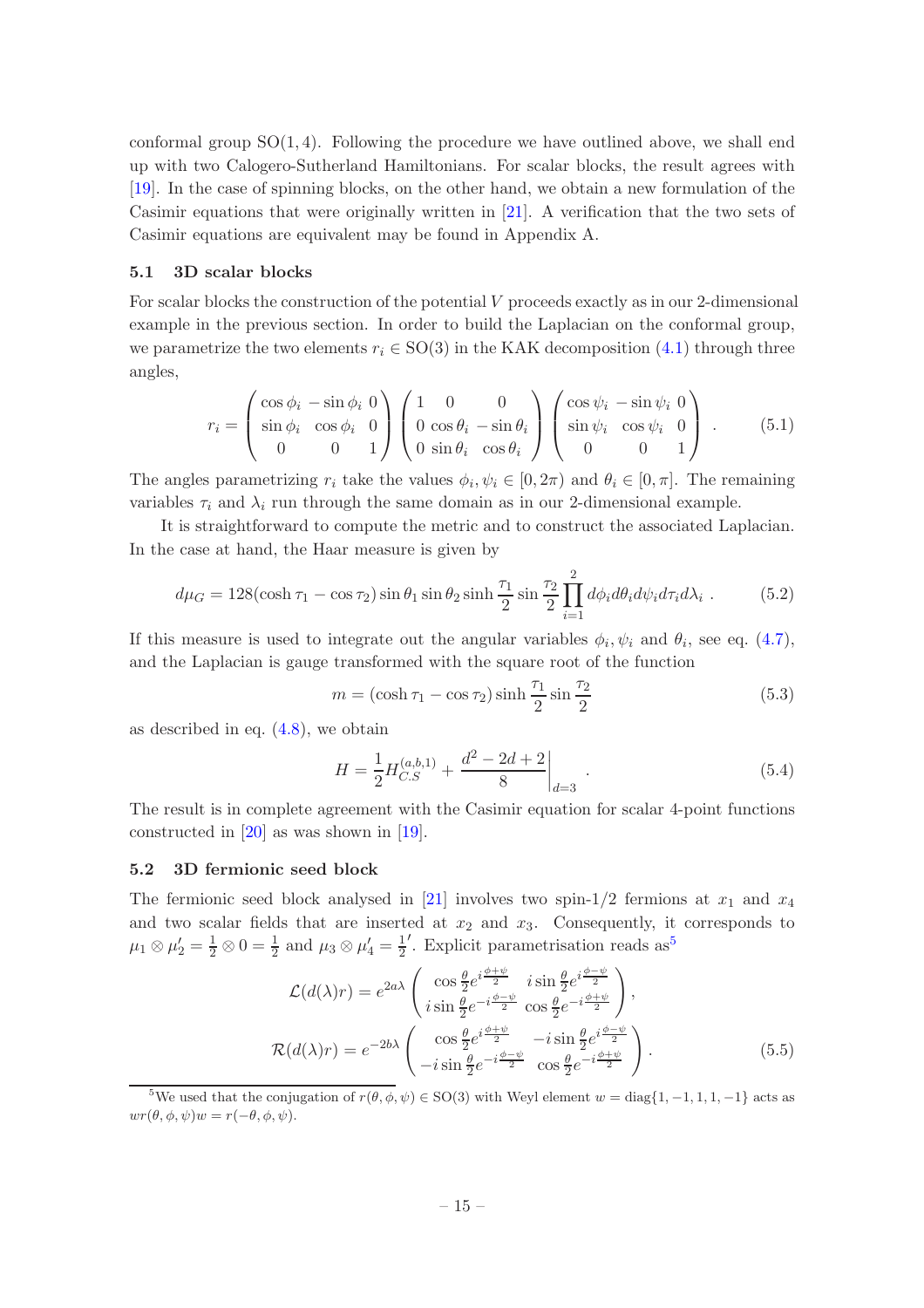We will continue<sup>[6](#page-16-0)</sup> to parametrize the left elements  $r_l \in SU(2)$  by angles  $\phi_l, \psi_l$  and  $\theta_l$  and use  $\phi_r, \psi_r$  and  $\theta_r$  for  $r_r \in SU(2)$ . Note that the action of the right transformations involves  $\mathcal{R}(k_r^{-1})$ , i.e. it contains an additional inversion. The equivariance law in eq. [\(4.7\)](#page-13-0) allows to construct the four components  $u_i$  of a function  $f = e^{2a\lambda_l + 2b\lambda_r}(u_1, u_2, u_3, u_4)^T$  from a set of functions  $u_i^A = u_i^A(\tau_1, \tau_2)$  on the Cartan subgroup A of the KAK decomposition

$$
u_1 = e^{\frac{i}{2}(\phi_l - \phi_r - \psi_l - \psi_r)} \left( e^{i\psi_l} \cos \frac{\theta_l}{2} (\cos \frac{\theta_r}{2} u_1^A + i e^{i\phi_r} \sin \frac{\theta_r}{2} u_2^A) + i \sin \frac{\theta_l}{2} (\cos \frac{\theta_r}{2} u_3^A + i e^{i\phi_r} \sin \frac{\theta_r}{2} u_4^A) \right)
$$
(5.6)

$$
u_2 = e^{\frac{i}{2}(\phi_l - \phi_r - \psi_l + \psi_r)} \left( e^{i\psi_l} \cos \frac{\theta_l}{2} (i \sin \frac{\theta_r}{2} u_1^A + e^{i\phi_r} \cos \frac{\theta_r}{2} u_2^A) + \sin \frac{\theta_l}{2} (-\sin \frac{\theta_r}{2} u_3^A + i e^{i\phi_r} \cos \frac{\theta_r}{2} u_4^A) \right)
$$
(5.7)

$$
u_3 = e^{-\frac{i}{2}(\phi_l + \phi_r + \psi_l + \psi_r)} \left( i e^{i\psi_l} \sin \frac{\theta_l}{2} (\cos \frac{\theta_r}{2} u_1^A + i e^{i\phi_r} \sin \frac{\theta_r}{2} u_2^A) + \cos \frac{\theta_l}{2} (\cos \frac{\theta_r}{2} u_3^A + i e^{i\phi_r} \sin \frac{\theta_r}{2} u_4^A) \right)
$$
(5.8)

$$
u_4 = e^{-\frac{i}{2}(\phi_l + \phi_r + \psi_l - \psi_r)} \left( e^{i\psi_l} \sin \frac{\theta_l}{2} \left( -\sin \frac{\theta_r}{2} u_1^A + i e^{i\phi_r} \cos \frac{\theta_r}{2} u_2^A \right) + i \cos \frac{\theta_l}{2} (\sin \frac{\theta_r}{2} u_3^A - i e^{i\phi_r} \cos \frac{\theta_r}{2} u_4^A) \right)
$$
(5.9)

It is now straightforward to work out an expression for the reduction of the Laplace-Beltrami operator to the Cartan subgroup by inserting the previous list of formulas for the components of two functions  $f$  and  $g$  into the general prescription  $(4.7)$  and performing the integral over the various angle variables. After our gauge transformation with the function m given in eq.  $(5.3)$ , the Laplacian takes a block form and nonzero entries can be grouped in two  $2 \times 2$  matrices  $H_1 =$  $\begin{pmatrix} H_{22} & H_{23} \ H_{32} & H_{33} \end{pmatrix}$  ,  $H_2 =$  $\left(\begin{array}{c} H_{11} \ H_{14} \ H_{41} \ H_{44} \end{array}\right)$ of Calogero-Sutherland like matrix Hamiltonians  $H_1$  and  $H_2$ . An additional constant matrix valued gauge transformation of the form

$$
\begin{pmatrix}\n\frac{1}{\sqrt{2}} & \frac{1}{\sqrt{2}} \\
-\frac{1}{\sqrt{2}} & \frac{1}{\sqrt{2}}\n\end{pmatrix} H_1 \begin{pmatrix}\n\frac{1}{\sqrt{2}} & -\frac{1}{\sqrt{2}} \\
\frac{1}{\sqrt{2}} & \frac{1}{\sqrt{2}}\n\end{pmatrix} = -\frac{1}{4} \mathcal{M}_1
$$
\n(5.10)

$$
\begin{pmatrix}\n\frac{1}{\sqrt{2}} & \frac{1}{\sqrt{2}} \\
-\frac{1}{\sqrt{2}} & \frac{1}{\sqrt{2}}\n\end{pmatrix} H_2 \begin{pmatrix}\n\frac{1}{\sqrt{2}} & -\frac{1}{\sqrt{2}} \\
\frac{1}{\sqrt{2}} & \frac{1}{\sqrt{2}}\n\end{pmatrix} = -\frac{1}{4} \mathcal{M}_2
$$
\n(5.11)

maps these Hamiltonians to the expressions for  $\mathcal{M}_1$ ,  $\mathcal{M}_2$  we quoted at the end of the Introduction. In the Appendix A we demonstrate that this Hamiltonian is equivalent to the Casimir equations derived in [\[21](#page-22-0)].

<span id="page-16-0"></span><sup>&</sup>lt;sup>6</sup>We use the same label r for an element  $r \in SO(3)$  and its image in  $SU(2)$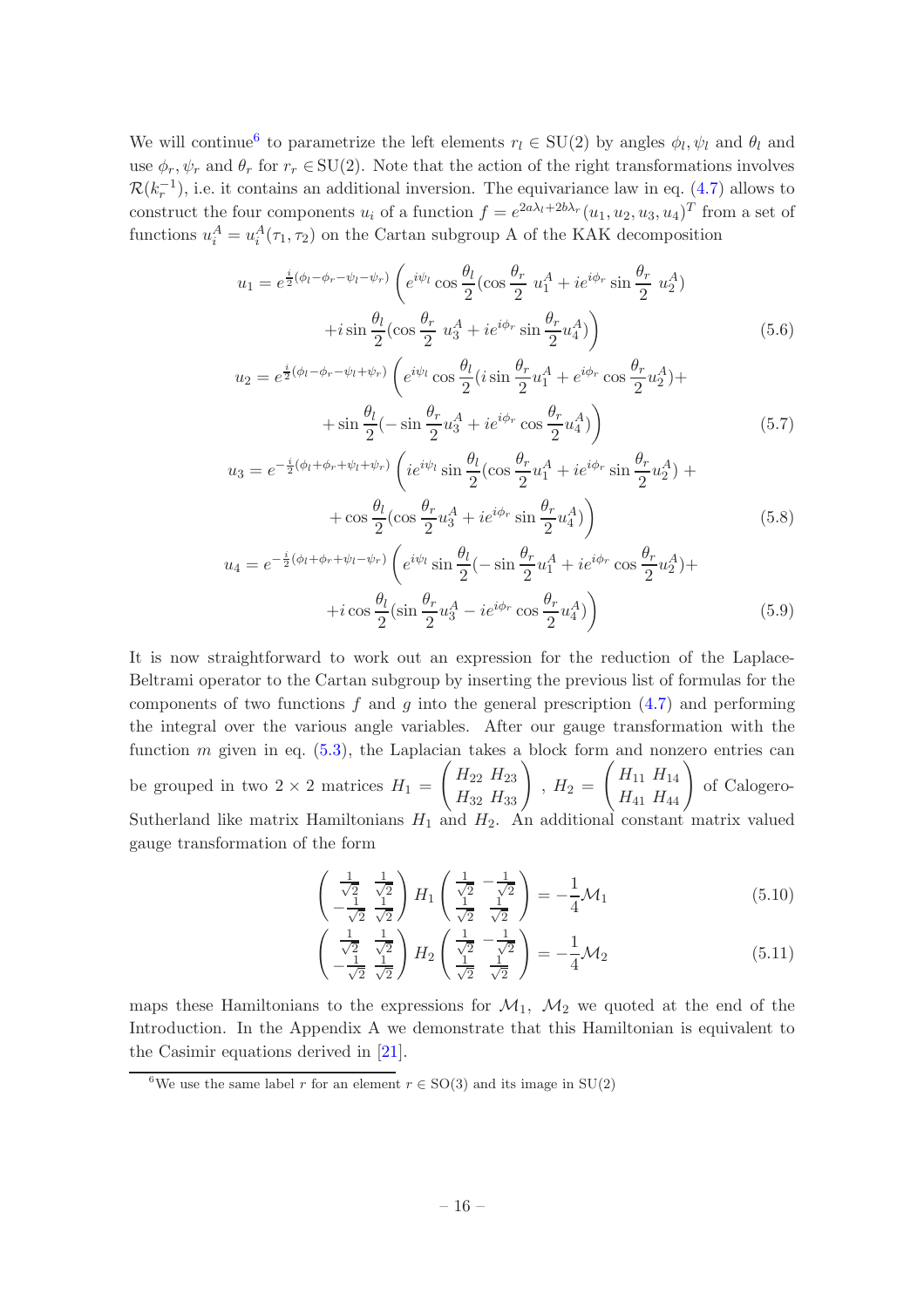### <span id="page-17-0"></span>6 Discussion, Outlook and Conclusions

In this work we build a model of spinning conformal blocks through sections of a vector bundle over a double-coset of the conformal group to derive Casimir equations from the Laplace-Beltrami differential operator on  $SO(1, d+1)$ . We argued that the resulting eigenvalue equation takes the form of a Calogero-Sutherland Schrödinger problem for two interacting particles with spin that move in a 1-dimensional external potential. This potential depends on the choice of tensor structures and conformal weights of the external fields and on the dimension d of the space. It was worked out in a few examples, including the case of 3-dimensional fermionic seed blocks for which the Casimir equation had originally been derived in [\[21](#page-22-0)]. The algorithm we described extends to higher dimensions  $d \geq 4$  with only one significant change, namely that the KAK decomposition is no longer unique. In order to fix the issue, one can restrict one of the factors  $K$  to the coset space  $K/B$  where  $B = SO(d-2)$ . At the same time, the fibers of the relevant vector bundles must be projected to the subspace of  $SO(d-2)$  invariants. We will describe this in more detail in a forthcoming paper [\[30\]](#page-22-12) on Casimir equations for 4-dimensional seed blocks, see [\[18](#page-22-2)].

There are a number of other extensions that seem worth pursuing. To begin with, it would be interesting to work out the Calogero-Sutherland Hamiltonians for blocks of scalar and tensor fields in supersymmetric theories. Most of the existing work on Casimir equations in such theories focuses on correlation functions of BPS operators. If all four external operators are BPS, the Casimir equations resemble those for scalar blocks in bosonic theories [\[32,](#page-22-14) [33](#page-23-0), [36](#page-23-1)] and hence they can be cast into a Calogero-Sutherland like form. Things become more interesting when we admit non-BPS operators. There are only a few cases in which the Casimir equations for such setups have been worked out, see e.g. [\[32](#page-22-14)] and [\[37](#page-23-2)] for 2-dimensional theories with  $\mathcal{N}=1$  and  $\mathcal{N}=2$  supersymmetry, respectively.

Other interesting extensions concern correlation functions of local operators in the presence of boundaries and defects. All these scenarios can be cast into the framework we outlined above. The main difference is that the left and right subgroups  $K_l = K$ and  $K_r = K$  that we divided by above must be chosen according to the geometry of the configuration. In particular, they are usually not equal to each other any longer. If we want to describe conformal blocks for two bulk fields in the presence of a boundary, for example, we have to consider the coset  $K_l \setminus G/K$  where  $K_l = SO(1, d)$  is the  $d-1$  dimensional conformal group and  $K_r = K$  is the same as before. We plan to work out a number of such examples and to compare with known Casimir equations whenever they are available, see e.g. [\[38](#page-23-3)[–40\]](#page-23-4).

For technical reasons we worked with the principle series representations of conformal weight  $\Delta = d/2 + ic$  and performed an analytic continuation to the real weights of local fields only in the very last step. On the other hand, there could exist direct applications to a broader class of operators. In [\[41](#page-23-5)] one of authors introduced a new class of nonlocal lightray operators that realize the principle series representation of  $sl(2|4)$  and then calculated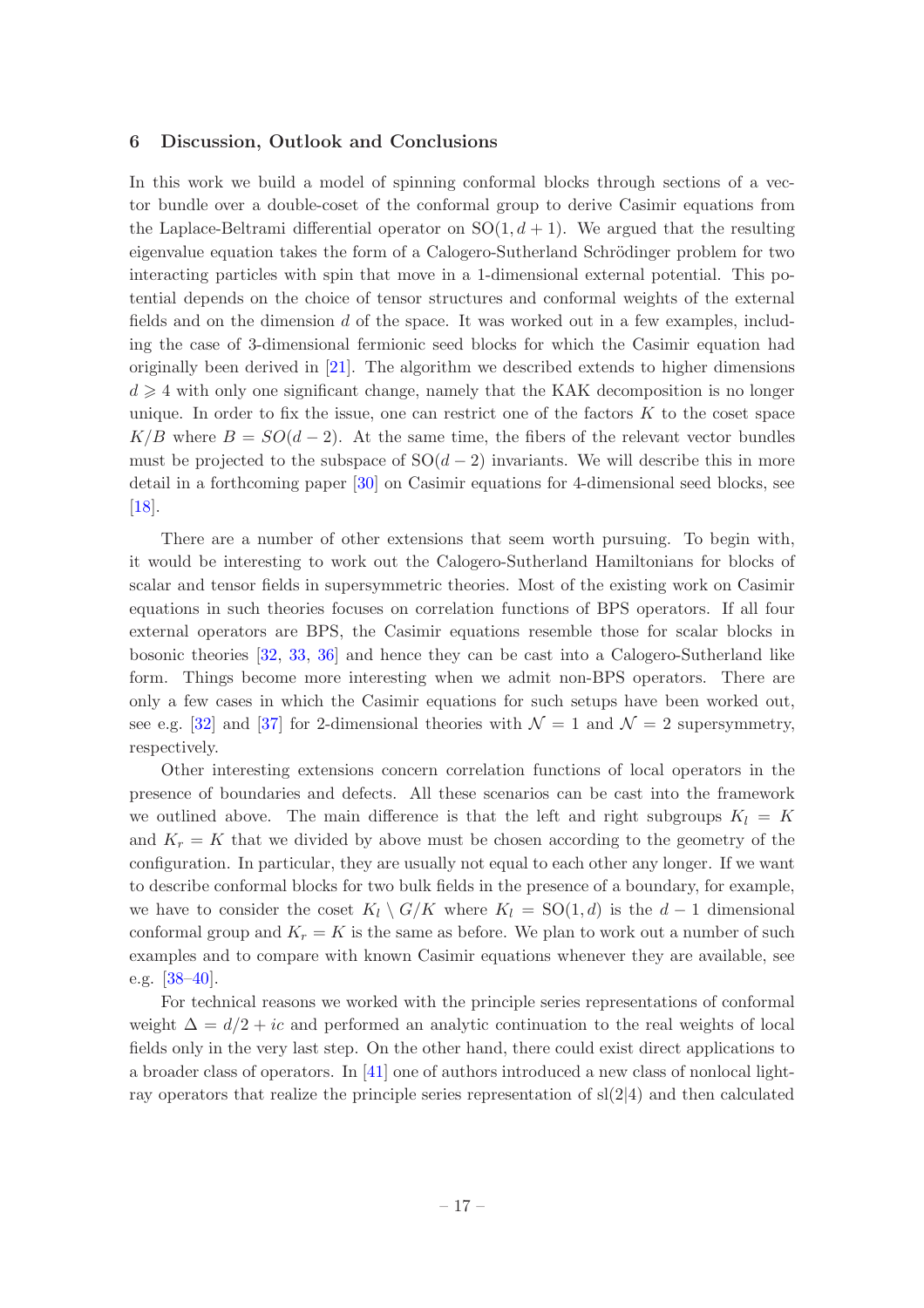their correlation function in BFKL regime [\[42,](#page-23-6) [43\]](#page-23-7). It would be very tempting to extend the bootstrap programme to such type of operators.

What we have explored here so far is a very universal new approach to conformal blocks that may be applied to a wide variety of setups, including boundaries, defects and supersymmetric theories. As we have also seen in the example of the 3D seed blocks, it casts the Casimir equations into a new and often simpler looking form. But the main interest of our approach is that it embeds the theory of conformal blocks into the rich world of (super- )integrable quantum systems. In the case that is relevant for conformal blocks of scalar fields, super-integrability is firmly established, see [\[19](#page-22-3)] and references therein, though it still remains to be exploited  $[44, 45]$  $[44, 45]$ . The analysis presented above suggests that the connection between blocks and integrability goes much deeper and, in particular, also includes blocks with external tensor fields. Let us explain this in a bit more detail. Harmonic analysis on a Lie group is usually not an integrable problem. In fact, the number of independent commuting (differential) operators is given by the rank  $r$  of the group and hence is much smaller than the number  $\dim G$  of coordinates. In performing the reduction to coset geometries, however, we reduce the number of coordinates while keeping the same number of commuting operators unless they start to become dependent. The conformal group possesses  $r = [d + 2/2]$  independent Casimir elements. So, when we reduce to our double coset, these outnumber the coordinates and hence the quantum mechanical system becomes integrable at least before we add spin degrees of freedom. The first case in which there are infinitely many spinning conformal seed blocks appears in  $d = 4$ dimensions. At this dimension, the number r of Casimir invariants jumps from  $r = 2$ for  $d < 4$  to  $r = 3$ , i.e. there is one more Casimir invariant than there are cross ratios or coordinates on the double coset. It seems likely that the additional Casimir invariant makes the corresponding spinning quantum mechanical systems integrable. For the spinning *A*<sup>n</sup> Calogero-Sutherland Hamiltonians which are associated to bundles over adjoint coset spaces  $G/G$ , super-integrability (or degenerate integrability) has recently been proven in [\[46](#page-23-10)]. It remains to extend such an analysis to  $BC_n$  root systems and thereby to spinning conformal blocks.

Super-integrability is a powerful feature. As is well known from the Runge-Lenz vector of the hydrogen atom, the spectrum generating symmetries of super-integrable systems can make them algebraically solvable. In the case of conformal blocks, all the known recurrence relations [\[47](#page-23-11)] are direct consequences of super-integrability [\[44](#page-23-8), [45](#page-23-9)]. We believe that the remarkable formulas for 4-dimensional seed blocks that were found in [\[18](#page-22-2)] can be understood through the super-integrability of the associated Calogero-Sutherland systems. If this was true, it would pave the way for extensions, e.g. to other dimensions. We plan to return to these questions in future research.

## Acknowledgments

We thank Lazlo Feher, Denis Karateev, Zohar Komargodski, Madalena Lemos, Pedro Liendo, Vincent Pasquier, Joao Penedones and Didina Serban for comments and discussions. E.Sobko thanks the Department of Mathematics, King's college London, and in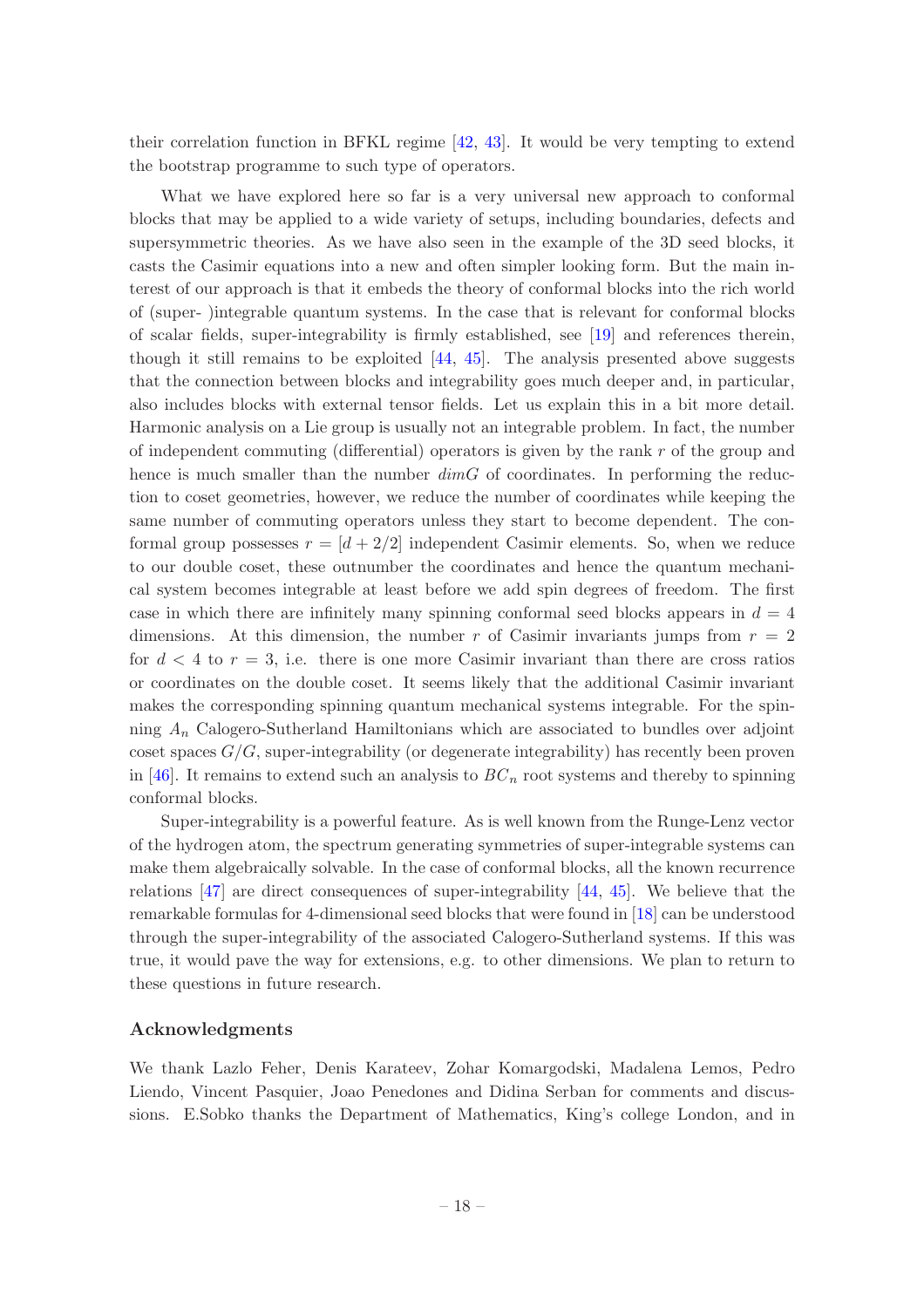particular the DESY Theory Group for their hospitality during the earlier stages of this research. The work of E. Sobko was supported by the grant "Exact Results in Gauge and String Theories" from the Knut and Alice Wallenberg foundation and the People Programme (Marie Curie Actions) of the European Union's Seventh Framework Programme FP7/2007-2013/ under REA Grant Agreement No 317089 (GATIS). The work of M. Isachenkov was supported by an Israel Science Foundation center for excellence grant, by the I-CORE program of the Planning and Budgeting Committee and the Israel Science Foundation (grant number 1937/12), by the Minerva foundation with funding from the Federal German Ministry for Education and Research, by a Henri Gutwirth award from the Henri Gutwirth Fund for the Promotion of Research, by the ISF within the ISF-UGC joint research program framework (grant no. 1200/14) and by the ERC STG grant 335182.

# <span id="page-19-0"></span>A Comparing with 3D fermionic blocks from [\[21\]](#page-22-0)

In this section we rewrite Casimir equations for the fermionic seed blocks that were derived in [\[21](#page-22-0)] as a matrix valued Calogero-Sutherland like eigenvalue equation that may be compared with the expressions we obtained by our reduction from the Laplacian on the conformal group. We start by reproducing the equations (A.10) from [\[21](#page-22-0)]

$$
\begin{bmatrix}\n\begin{pmatrix}\n\mathcal{L}_D^+ & \mathcal{L}_A^+ \\
\mathcal{L}_A^+ & \mathcal{L}_D^+\n\end{pmatrix} + \begin{pmatrix}\n0 & -\frac{8r(a+b)}{1+r^2-2r\eta} \\
0 & -\frac{8r(\eta-2r+r^2\eta)(a+b)}{(1+r^2-2r\eta)^2}\n\end{pmatrix}\n\end{bmatrix}\n\begin{pmatrix}\n\tilde{g}_{\Delta,l}^1 \\
\tilde{g}_{\Delta,l}^2\n\end{pmatrix} = C_{\Delta,l}\begin{pmatrix}\n\tilde{g}_{\Delta,l}^1 \\
\tilde{g}_{\Delta,l}^2\n\end{pmatrix}
$$
\n(A.1)

$$
\left[ \begin{pmatrix} \mathcal{L}_D^- & \mathcal{L}_A^- \\ \mathcal{L}_A^- & \mathcal{L}_D^- \end{pmatrix} + \begin{pmatrix} -\frac{8r(\eta + 2r + r^2\eta)b}{(1 + r^2 + 2r\eta)^2} & \frac{8ra}{1 + r^2 + 2r\eta} \\ \frac{8rb}{1 + r^2 + 2r\eta} & -\frac{8r(\eta + 2r + r^2\eta)a}{(1 + r^2 + 2r\eta)^2} \end{pmatrix} \right] \begin{pmatrix} \tilde{g}_{\Delta,l}^3 \\ \tilde{g}_{\Delta,l}^4 \end{pmatrix} = C_{\Delta,l} \begin{pmatrix} \tilde{g}_{\Delta,l}^3 \\ \tilde{g}_{\Delta,l}^4 \end{pmatrix} \tag{A.2}
$$

where

$$
\mathcal{L}_D^{\pm} = r^2 \partial_r^2 + (\eta^2 - 1) \partial_\eta^2 +
$$
  
+  $\left( \frac{-8r^2 \eta (1 - r^2)(a + b)}{(1 + r^2 - 2r\eta)(1 + r^2 + 2r\eta)} - \frac{r(1 + 3r^2)}{1 - r^2} - \frac{r(1 - r^2)(1 + r^2 \mp 2r\eta)}{(1 + r^2 + 2r\eta)(1 + r^2 - 2r\eta)} \right) \partial_r$   
+  $\left( \frac{-8(\eta^2 - 1)(r^3 + r)(a + b)}{(1 + r^2 + 2\eta r)(1 + r^2 - 2\eta r)} + \frac{(3\eta (1 + r^2) \pm 2r(4\eta^2 - 1))(1 + r^2 \mp 2r\eta)}{(1 + r^2 + 2\eta r)(1 + r^2 - 2\eta r)} \right) \partial_\eta$   
+  $\left( \frac{3}{4} - \frac{16abr(\eta + 2r + r^2\eta)}{(1 + r^2 + 2r\eta)^2} \right)$  (A.3)

<span id="page-19-2"></span><span id="page-19-1"></span>
$$
\mathcal{L}_A^{\pm} = \frac{2r^2}{1 - r^2} \partial_r \pm \partial_\eta \tag{A.4}
$$

and  $\Delta_{12} = -2a$ ,  $\Delta_{43} = -2b$ . To begin rewriting these expressions, we perform the following change of variables

$$
r = e^{\frac{x+y}{2}},\tag{A.5}
$$

$$
\eta = -\cosh\frac{x-y}{2} \tag{A.6}
$$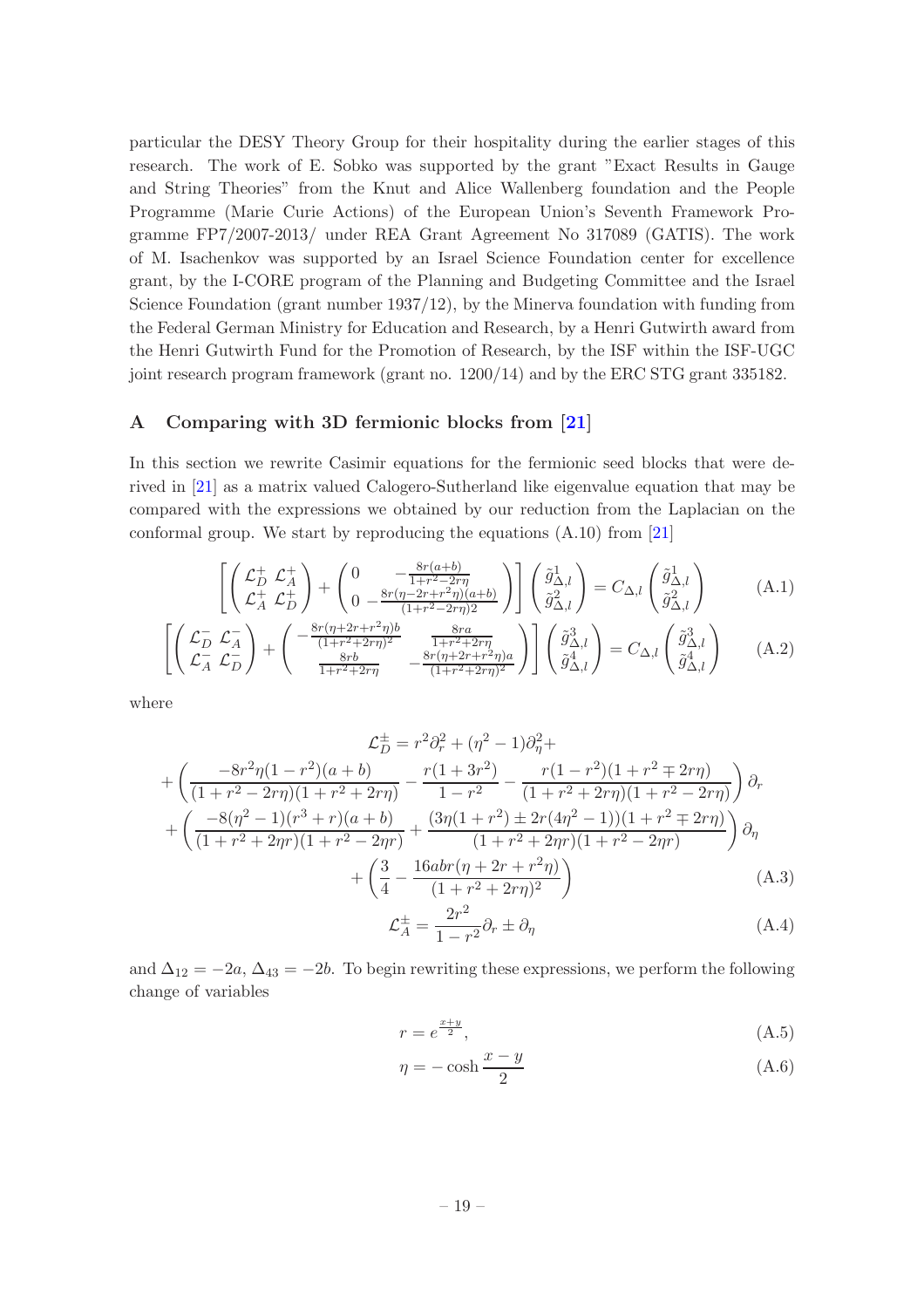After this change of variables the system of equations [\(A.1-](#page-19-1)[A.2\)](#page-19-2) continues to possess the matrix form

$$
\tilde{\mathcal{M}}_1 \begin{pmatrix} \tilde{g}_{\Delta,l}^1 \\ \tilde{g}_{\Delta,l}^2 \end{pmatrix} = C_{\Delta,l} \begin{pmatrix} \tilde{g}_{\Delta,l}^1 \\ \tilde{g}_{\Delta,l}^2 \end{pmatrix},
$$
\n
$$
\tilde{\mathcal{M}}_2 \begin{pmatrix} \tilde{g}_{\Delta,l}^3 \\ \tilde{g}_{\Delta,l}^4 \end{pmatrix} = C_{\Delta,l} \begin{pmatrix} \tilde{g}_{\Delta,l}^3 \\ / \tilde{g}_{\Delta,l}^4 \end{pmatrix}
$$
\n(A.7)

Explicit formulas for the matrices  $\tilde{\mathcal{M}}_i$  of differential operators in x and y are easily worked out. Once they are derived, we perform the following transformations

$$
\mathcal{M}_1 = -\frac{1}{2} \begin{pmatrix} \chi_1(x, y) & \chi_2(x, y) \\ -\chi_1(x, y) & \chi_2(x, y) \end{pmatrix}^{-1} \tilde{\mathcal{M}}_1 \begin{pmatrix} \chi_1(x, y) & \chi_2(x, y) \\ -\chi_1(x, y) & \chi_2(x, y) \end{pmatrix}
$$
(A.8)

$$
\mathcal{M}_2 = -\frac{1}{2} \begin{pmatrix} \chi_3(x, y) & \chi_4(x, y) \\ -\chi_3(x, y) & \chi_4(x, y) \end{pmatrix}^{-1} \tilde{\mathcal{M}}_2 \begin{pmatrix} \chi_3(x, y) & \chi_4(x, y) \\ -\chi_3(x, y) & \chi_4(x, y) \end{pmatrix}
$$
(A.9)

where

$$
\chi_1(x, y) = \frac{\cosh\frac{x}{2} - a - b \sinh\frac{x}{2} - \frac{1}{2} + a + b \cosh\frac{y}{2} - a - b \sinh\frac{y}{2} - \frac{1}{2} + a + b}{(\cosh\frac{y}{2} - \cosh\frac{x}{2})^{\frac{3}{2}}(\cosh\frac{y}{2} + \cosh\frac{x}{2})^{\frac{1}{2}}},
$$
  
\n
$$
\chi_2(x, y) = \frac{\cosh\frac{x}{2} - a - b \sinh\frac{x}{2} - \frac{1}{2} + a + b \cosh\frac{y}{2} - a - b \sinh\frac{y}{2} - \frac{1}{2} + a + b}{(\cosh\frac{y}{2} - \cosh\frac{x}{2})^{\frac{1}{2}}(\cosh\frac{y}{2} + \cosh\frac{x}{2})^{\frac{3}{2}}},
$$
  
\n
$$
\chi_3(x, y) = \frac{\cosh\frac{x}{2} - \frac{1}{2} - a - b \sinh\frac{x}{2}a + b \cosh\frac{y}{2} - \frac{1}{2} - a - b \sinh\frac{y}{2}a + b}{(\sinh\frac{x}{2} - \sinh\frac{y}{2})^{\frac{1}{2}}(\sinh\frac{x}{2} + \sinh\frac{y}{2})^{\frac{3}{2}}},
$$
  
\n
$$
\chi_4(x, y) = \frac{\cosh\frac{x}{2} - \frac{1}{2} - a - b \sinh\frac{x}{2}a + b \cosh\frac{y}{2} - \frac{1}{2} - a - b \sinh\frac{y}{2}a + b}{(\sinh\frac{x}{2} - \sinh\frac{y}{2})^{\frac{3}{2}}(\sinh\frac{x}{2} + \sinh\frac{y}{2})^{\frac{1}{2}}}.
$$
(A.10)

After this transformation, the system [A.1-](#page-19-1)[A.2](#page-19-2) now reads

$$
\mathcal{M}_1 \begin{pmatrix} g_{\Delta,l}^1 \\ g_{\Delta,l}^2 \end{pmatrix} = -\frac{C_{\Delta,l}}{2} \begin{pmatrix} g_{\Delta,l}^1 \\ g_{\Delta,l}^2 \end{pmatrix},
$$

$$
\mathcal{M}_2 \begin{pmatrix} g_{\Delta,l}^3 \\ g_{\Delta,l}^4 \end{pmatrix} = -\frac{C_{\Delta,l}}{2} \begin{pmatrix} g_{\Delta,l}^3 \\ g_{\Delta,l}^4 \end{pmatrix}
$$
(A.11)

where the operators  $\mathcal{M}_1$ ,  $\mathcal{M}_2$  are the same as in the Introduction and the new functions  $\{g^i_{\Delta,l}\}$  are related to conformal blocks  $\{\tilde{g}^i_{\Delta,l}\}$  as

$$
\begin{pmatrix} g_{\Delta,l}^1 \\ g_{\Delta,l}^2 \end{pmatrix} = \begin{pmatrix} \chi_1(x,y) & \chi_2(x,y) \\ -\chi_1(x,y) & \chi_2(x,y) \end{pmatrix}^{-1} \begin{pmatrix} \tilde{g}_{\Delta,l}^1 \\ \tilde{g}_{\Delta,l}^2 \end{pmatrix}
$$
 (A.12)

$$
\begin{pmatrix} g_{\Delta,l}^3 \\ g_{\Delta,l}^4 \end{pmatrix} = \begin{pmatrix} \chi_3(x,y) & \chi_4(x,y) \\ -\chi_3(x,y) & \chi_4(x,y) \end{pmatrix}^{-1} \begin{pmatrix} \tilde{g}_{\Delta,l}^3 \\ \tilde{g}_{\Delta,l}^4 \end{pmatrix}
$$
 (A.13)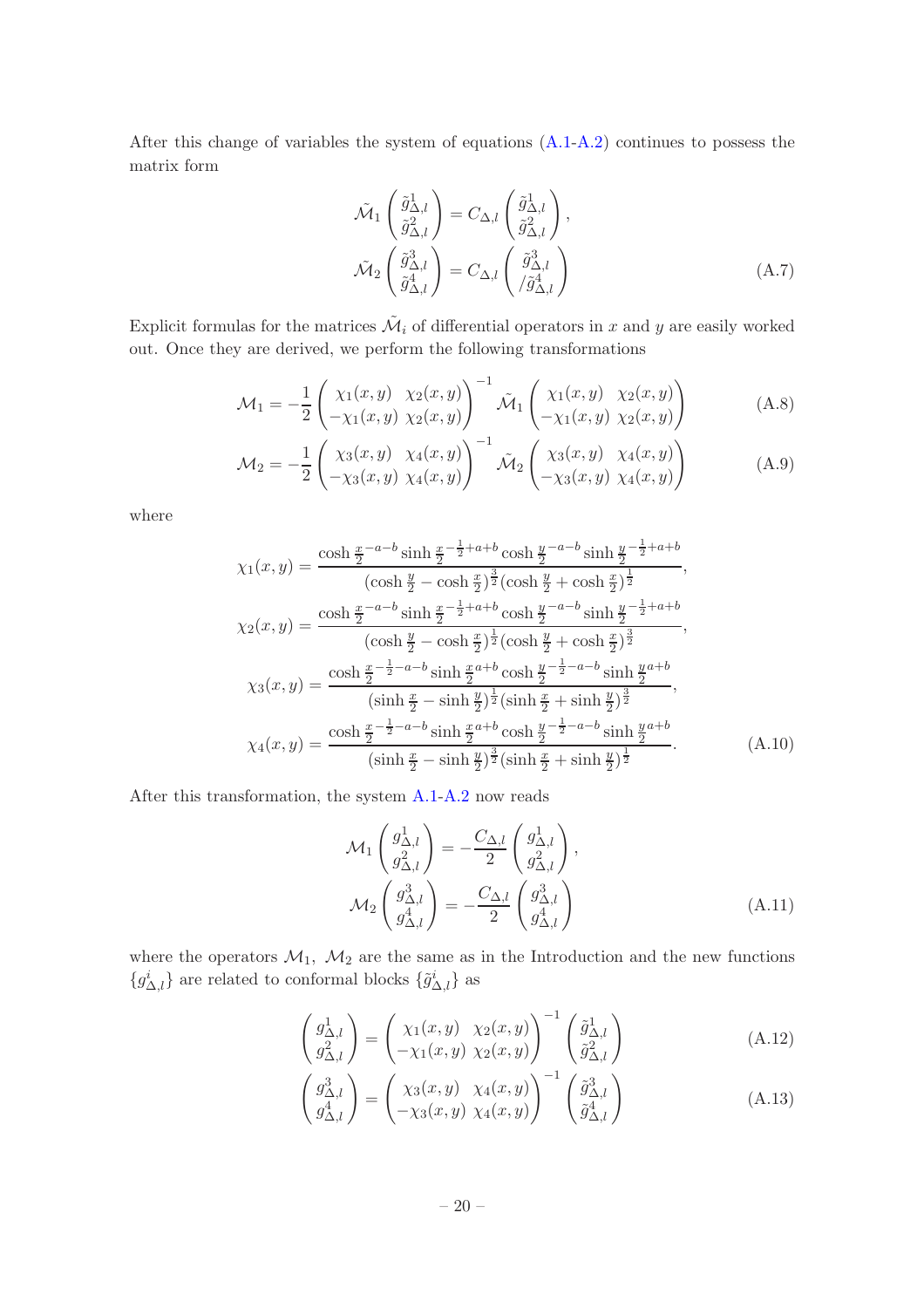# References

- <span id="page-21-0"></span>[1] S. Ferrara, A. F. Grillo and R. Gatto, *Tensor representations of conformal algebra and conformally covariant operator product expansion*, Annals Phys. 76 (1973) 161. doi:10.1016/0003-4916(73)90446-6
- [2] A. M. Polyakov, *Nonhamiltonian approach to conformal quantum field theory*, Zh. Eksp. Teor. Fiz. 66 (1974) 23.
- <span id="page-21-1"></span>[3] G. Mack, *Duality in quantum field theory*, Nucl. Phys. B 118 (1977) 445. doi:10.1016/0550-3213(77)90238-3
- <span id="page-21-2"></span>[4] F. Kos, D. Poland, D. Simmons-Duffin and A. Vichi, *Precision islands in the Ising and O(N ) models*, JHEP 1608 (2016) 036 doi:10.1007/JHEP08(2016)036 [arXiv:1603.04436 [hep-th]].
- [5] D. Simmons-Duffin, *A Semidefinite Program Solver for the Conformal Bootstrap*, JHEP 1506 (2015) 174 doi:10.1007/JHEP06(2015)174 [arXiv:1502.02033 [hep-th]].
- [6] S. El-Showk, M. F. Paulos, D. Poland, S. Rychkov, D. Simmons-Duffin and A. Vichi, *Solving the 3d Ising Model with the Conformal Bootstrap II. c-Minimization and Precise Critical Exponents*, J. Stat. Phys. 157 (2014) 869 doi:10.1007/s10955-014-1042-7 [arXiv:1403.4545 [hep-th]].
- [7] S. El-Showk, M. F. Paulos, D. Poland, S. Rychkov, D. Simmons-Duffin and A. Vichi, *Solving the 3D Ising Model with the Conformal Bootstrap*, Phys. Rev. D 86 (2012) 025022 doi:10.1103/PhysRevD.86.025022 [arXiv:1203.6064 [hep-th]].
- <span id="page-21-3"></span>[8] R. Rattazzi, V. S. Rychkov, E. Tonni and A. Vichi, *Bounding scalar operator dimensions in 4D CFT*, JHEP 0812 (2008) 031 doi:10.1088/1126-6708/2008/12/031 [arXiv:0807.0004 [hep-th]].
- <span id="page-21-4"></span>[9] M. S. Costa, J. Penedones, D. Poland and S. Rychkov, *Spinning Conformal Correlators*, JHEP 1111 (2011) 071 doi:10.1007/JHEP11(2011)071 [arXiv:1107.3554 [hep-th]].
- <span id="page-21-5"></span>[10] M. S. Costa, J. Penedones, D. Poland and S. Rychkov, *Spinning Conformal Blocks*, JHEP 1111 (2011) 154 doi:10.1007/JHEP11(2011)154 [arXiv:1109.6321 [hep-th]].
- <span id="page-21-6"></span>[11] D. Simmons-Duffin, *Projectors, Shadows, and Conformal Blocks*, JHEP 1404 (2014) 146 doi:10.1007/JHEP04(2014)146 [arXiv:1204.3894 [hep-th]].
- <span id="page-21-7"></span>[12] S. Ferrara and G. Parisi, *Conformal covariant correlation functions*, Nucl. Phys. B 42 (1972) 281. doi:10.1016/0550-3213(72)90480-4
- [13] S. Ferrara, A. F. Grillo, G. Parisi and R. Gatto, *The shadow operator formalism for conformal algebra. vacuum expectation values and operator products*, Lett. Nuovo Cim. 4S2 (1972) 115 [Lett. Nuovo Cim. 4 (1972) 115]. doi:10.1007/BF02907130
- [14] S. Ferrara, A. F. Grillo and G. Parisi, *Nonequivalence between conformal covariant wilson expansion in euclidean and minkowski space*, Lett. Nuovo Cim. 5S2 (1972) 147 [Lett. Nuovo Cim. 5 (1972) 147]. doi:10.1007/BF02815915
- <span id="page-21-8"></span>[15] S. Ferrara, A. F. Grillo, G. Parisi and R. Gatto, *Covariant expansion of the conformal four-point function*, Nucl. Phys. B 49 (1972) 77 Erratum: [Nucl. Phys. B 53 (1973) 643]. doi:10.1016/0550-3213(72)90587-1, 10.1016/0550-3213(73)90467-7
- <span id="page-21-9"></span>[16] M. S. Costa, T. Hansen, J. Penedones and E. Trevisani, *Radial expansion for spinning conformal blocks*, JHEP 1607 (2016) 057 doi:10.1007/JHEP07(2016)057 [arXiv:1603.05552 [hep-th]].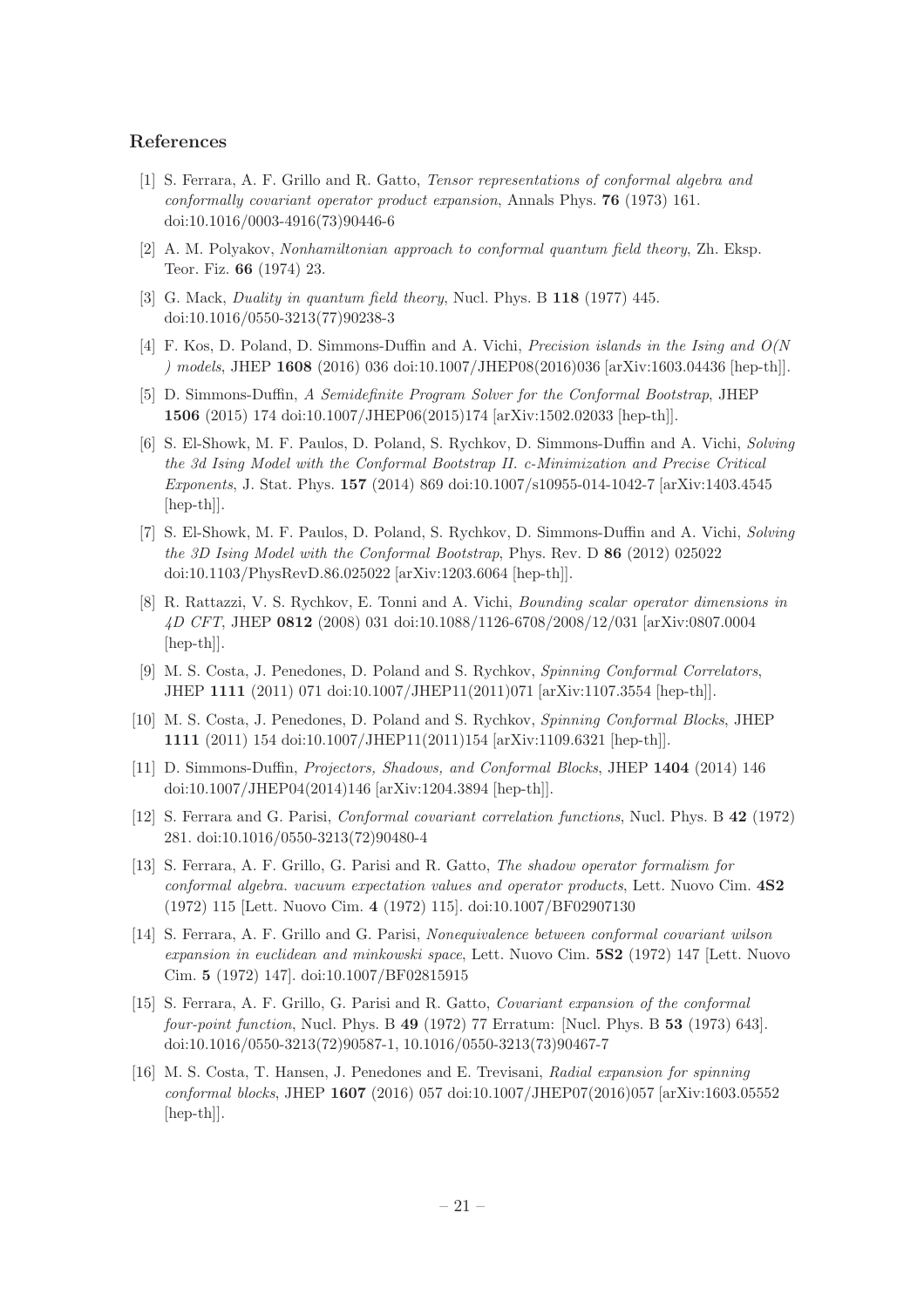- <span id="page-22-1"></span>[17] M. S. Costa, T. Hansen, J. Penedones and E. Trevisani, *Projectors and seed conformal blocks for traceless mixed-symmetry tensors*, JHEP 1607 (2016) 018 doi:10.1007/JHEP07(2016)018 [arXiv:1603.05551 [hep-th]].
- <span id="page-22-2"></span>[18] A. Castedo Echeverri, E. Elkhidir, D. Karateev and M. Serone, *Seed Conformal Blocks in 4D CFT*, JHEP 1602 (2016) 183 doi:10.1007/JHEP02(2016)183 [arXiv:1601.05325 [hep-th]].
- <span id="page-22-3"></span>[19] M. Isachenkov and V. Schomerus, *Superintegrability of* d*-dimensional Conformal Blocks*, Phys. Rev. Lett. 117 (2016) no.7, 071602 doi:10.1103/PhysRevLett.117.071602 [arXiv:1602.01858 [hep-th]].
- <span id="page-22-4"></span>[20] F. A. Dolan and H. Osborn, *Conformal partial waves and the operator product expansion*, Nucl. Phys. B 678 (2004) 491 doi:10.1016/j.nuclphysb.2003.11.016 [hep-th/0309180].
- <span id="page-22-0"></span>[21] L. Iliesiu, F. Kos, D. Poland, S. S. Pufu, D. Simmons-Duffin and R. Yacoby, *Fermion-Scalar Conformal Blocks*, JHEP 1604 (2016) 074 doi:10.1007/JHEP04(2016)074 [arXiv:1511.01497 [hep-th]].
- <span id="page-22-5"></span>[22] L. Feher and B. G. Pusztai, *Derivations of the trigonometric BC(n) Sutherland model by quantum Hamiltonian reduction*, Rev. Math. Phys. 22 (2010) 699 doi:10.1142/S0129055X10004065 [arXiv:0909.5208 [math-ph]].
- <span id="page-22-6"></span>[23] L. Feher and B. G. Pusztai, *Hamiltonian reductions of free particles under polar actions of compact Lie groups*, Theor. Math. Phys. 155 (2008) 646 doi:10.1007/s11232-008-0054-3 [arXiv:0705.1998 [math-ph]].
- <span id="page-22-7"></span>[24] G. Mack, *Convergence of Operator Product Expansions on the Vacuum in Conformal Invariant Quantum Field Theory*, Commun. Math. Phys. 53 (1977) 155. doi:10.1007/BF01609130
- <span id="page-22-8"></span>[25] H. Osborn and A. C. Petkou, *Implications of conformal invariance in field theories for general dimensions*, Annals Phys. 231 (1994) 311 doi:10.1006/aphy.1994.1045 [hep-th/9307010].
- <span id="page-22-9"></span>[26] V. K. Dobrev, G. Mack, V. B. Petkova, S. G. Petrova and I. T. Todorov, *Harmonic Analysis on the n-Dimensional Lorentz Group and Its Application to Conformal Quantum Field Theory*, Berlin 1977, 280p
- <span id="page-22-10"></span>[27] M.A. Olshanetsky and A.M. Perelomov, *Completely integrable Hamiltonian systems connected with semisimple Lie algebras*, Inventiones mathematicae 37.2 (1976): 93-108.
- [28] M.A. Olshanetsky and A.M. Perelomov, *Classical integrable finite-dimensional systems related to Lie algebras*, Physics Reports 71.5 (1981): 313-400.
- <span id="page-22-11"></span>[29] M.A. Olshanetsky and A.M. Perelomov, *Quantum integrable systems related to Lie algebras*, Physics Reports 94.6 (1983): 313-404.
- <span id="page-22-12"></span>[30] V. Schomerus and E. Sobko, *Harmony of spinning blocks II*, in progress.
- <span id="page-22-13"></span>[31] L. Iliesiu, F. Kos, D. Poland, S. S. Pufu, D. Simmons-Duffin and R. Yacoby, *Bootstrapping 3D Fermions*, JHEP 1603 (2016) 120 doi:10.1007/JHEP03(2016)120 [arXiv:1508.00012 [hep-th]].
- <span id="page-22-14"></span>[32] A. L. Fitzpatrick, J. Kaplan, Z. U. Khandker, D. Li, D. Poland and D. Simmons-Duffin, *Covariant Approaches to Superconformal Blocks*, JHEP 1408 (2014) 129 doi:10.1007/JHEP08(2014)129 [arXiv:1402.1167 [hep-th]].